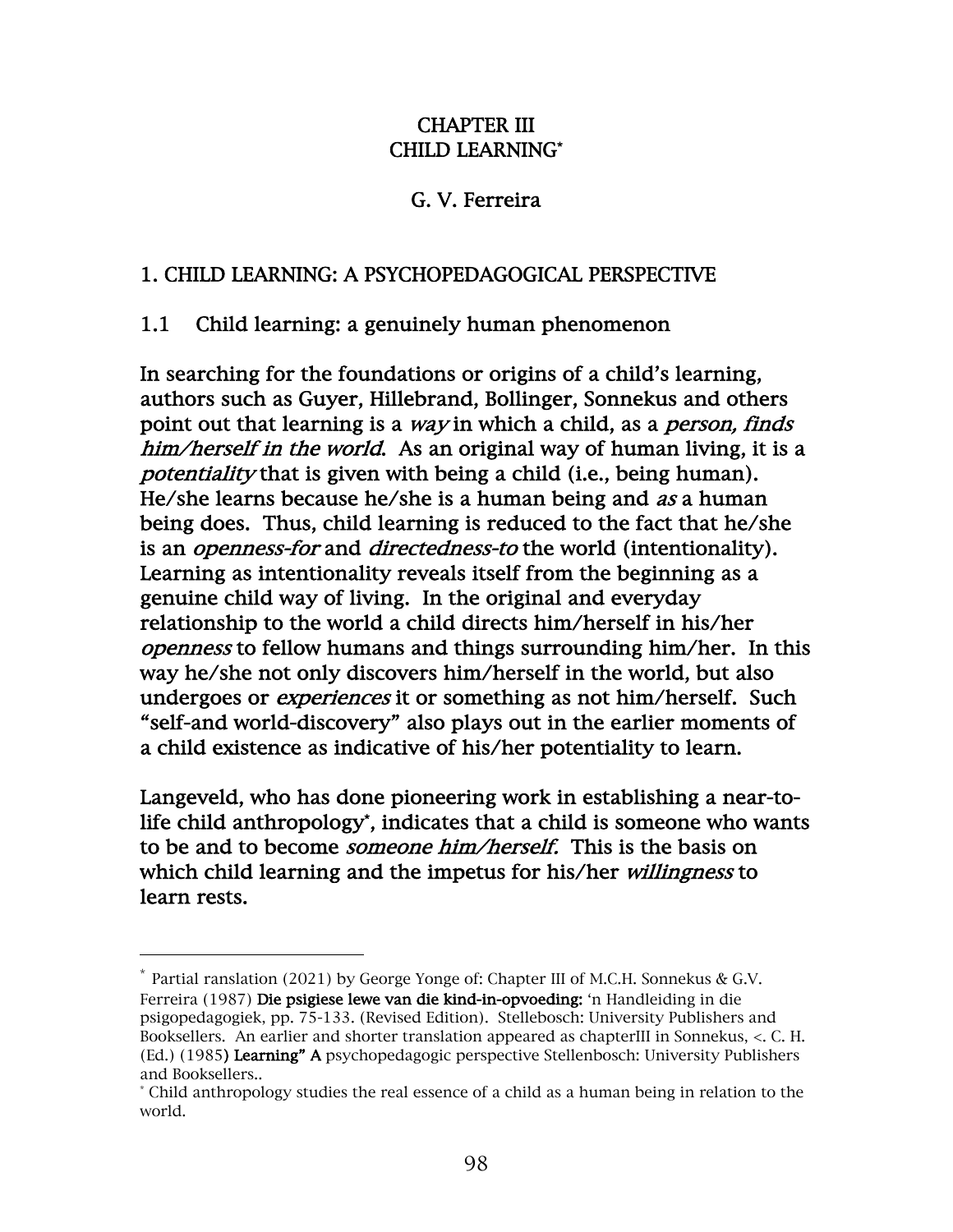As an initiator-of-relationships (Buytendijk), the origin of learning thus is given with being a child. However, this initiative to learn implies effort in that he/she wants to actualize it. Learning has a task character requiring active participation in what he/she is in a learning relationship with. According to Langeveld, a child has the task of overcoming his/her given helplessness in order to attain the security that provides him/her with a willingness to participate in the world emotionally. His/her becoming, as realized by means of the moments of helplessness, security and exploration (Langeveld) is rooted in his/her willingness to become and to learn and also on a stable, trusting educative relationship between adult and child. To be a child who in time becomes an adult requires sustained educative support because he/she cannot properly learn or become without adult accompaniment.

A child actualizing learning, although rooted in his/her initiative itself and made possible by his/her given learning potential, presents a task for educating. An educator, who can vary from a parent at home to a teaching in school, notices this willingness to learn and thus addresses an appeal to him/her in his/her educative teaching, whether it is spontaneous, deliberate or more formal (school), precisely because of a child's potential to learn while he/she anticipates that he/she will actualize his/her becoming adult; thus, educating, becoming and learning are basic givens in his/her life and are the foundation for his/her becoming adult.

To elucidate the original phenomenon of child learning further it is necessary to attend to a child's involvement in the world that always takes its course in a *situation*. He/she learns because he/she participates in his/her situation (Langeveld). In Linschoten's terminology, a situation is the totality of related data to which there must be an action. A child acts when he/she learns in that, in his/her openness, he/she directs him/herself to the situational data that speak to him/her by *attributing sense and meaning* to them. This act of giving meaning to an object of learning or to learning material that he/she *experiences* in a situation is evidence of his/her *willingness* to learn to acquire a grasp of it. Indeed, learning is a child's *taking a personal position* as a *totality-in*function directed to exploring, acquiring and mastering reality. It is aimed at discovering meaning, exposing the meaning that reality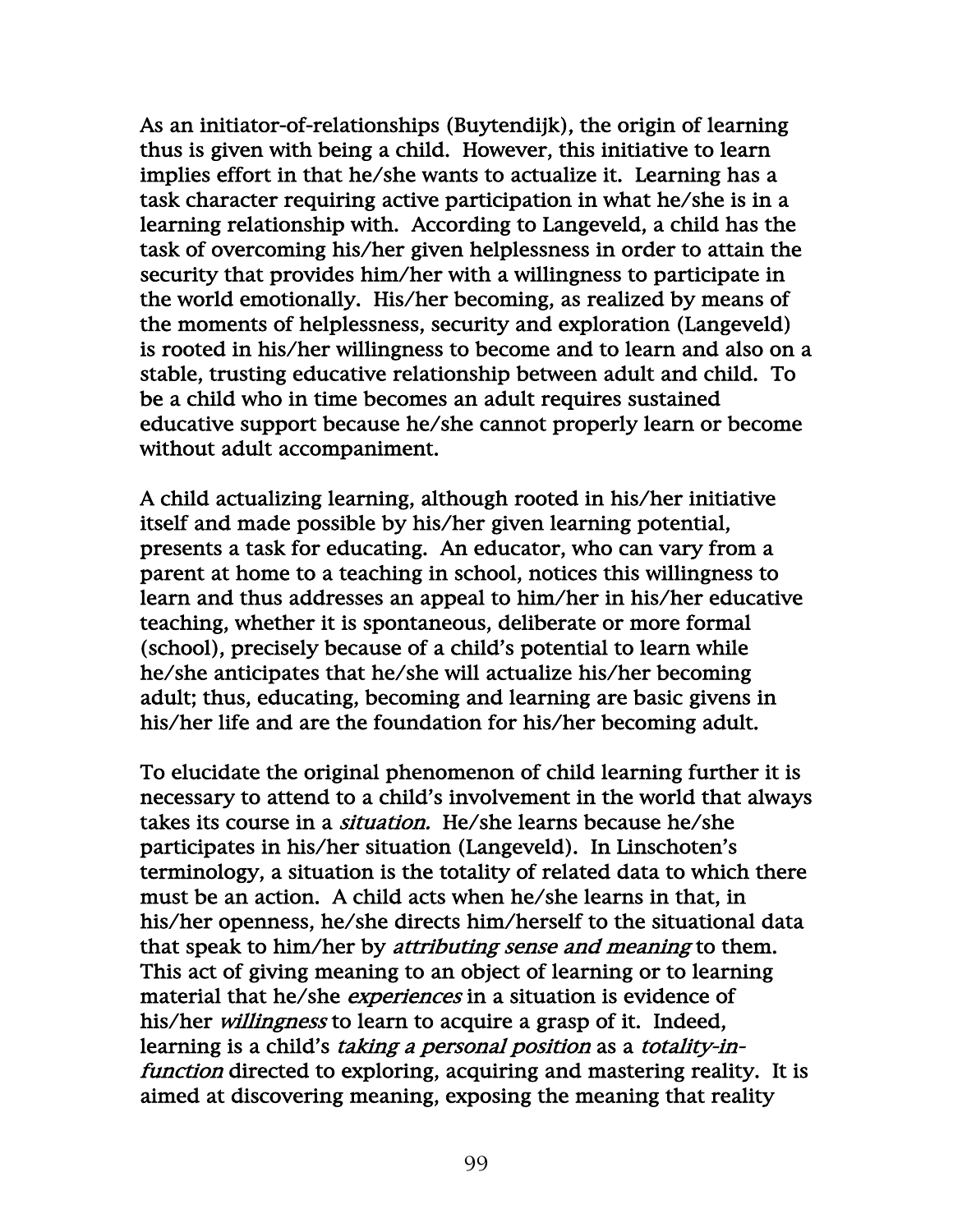itself possesses and through which reality acquires meaning for him/her. Thus, each child shows a given intention to learn. In this way he/she proclaims his/her openness and gives concrete form to the fact that he/she is on his/her way, someone who *accepts co*responsibility for actualizing his/her becoming and learning. Bollinger also typifies learning as a *phenomenon of becoming* in as much as a child might not *change* properly if he/she does not *learn* (my italics).

It is indisputable that *adequate* change in a child is brought about through educating. Becoming as change that occurs in a child's life can be understood best if it is interpreted within the context of double unlocking (Klafki). To be able to become, a child must unlock him/herself for reality and, in turn, an adult must unlock reality for him/her. In other words, he/she realizes his/her becoming to the extent that he/she unlocks him/herself to reality, but this only can be realized adequately if an adult accompanies him/her through his/her teaching. If a child succeeds in making the unlocked reality his/her own, his/her change regarding it becomes noticeable in that increasingly he/she behaves as an adult.

The following is a summary of some essential moments of child learning, as a genuine human phenomenon:

1.1.1 Child learning is an original mode of living by which he/she finds him/herself as a human being in the world.

1.1.2 Learning confirms his/her openness-for and directedness-to reality (intentionality).

1.1.3 A child's learning act is rooted in his/her wanting to be someone him/herself.

1.1.4 Learning is a human potentiality that a child must actualize continually.

1.1.5 Child learning is taking a personal position as a totality-infunction.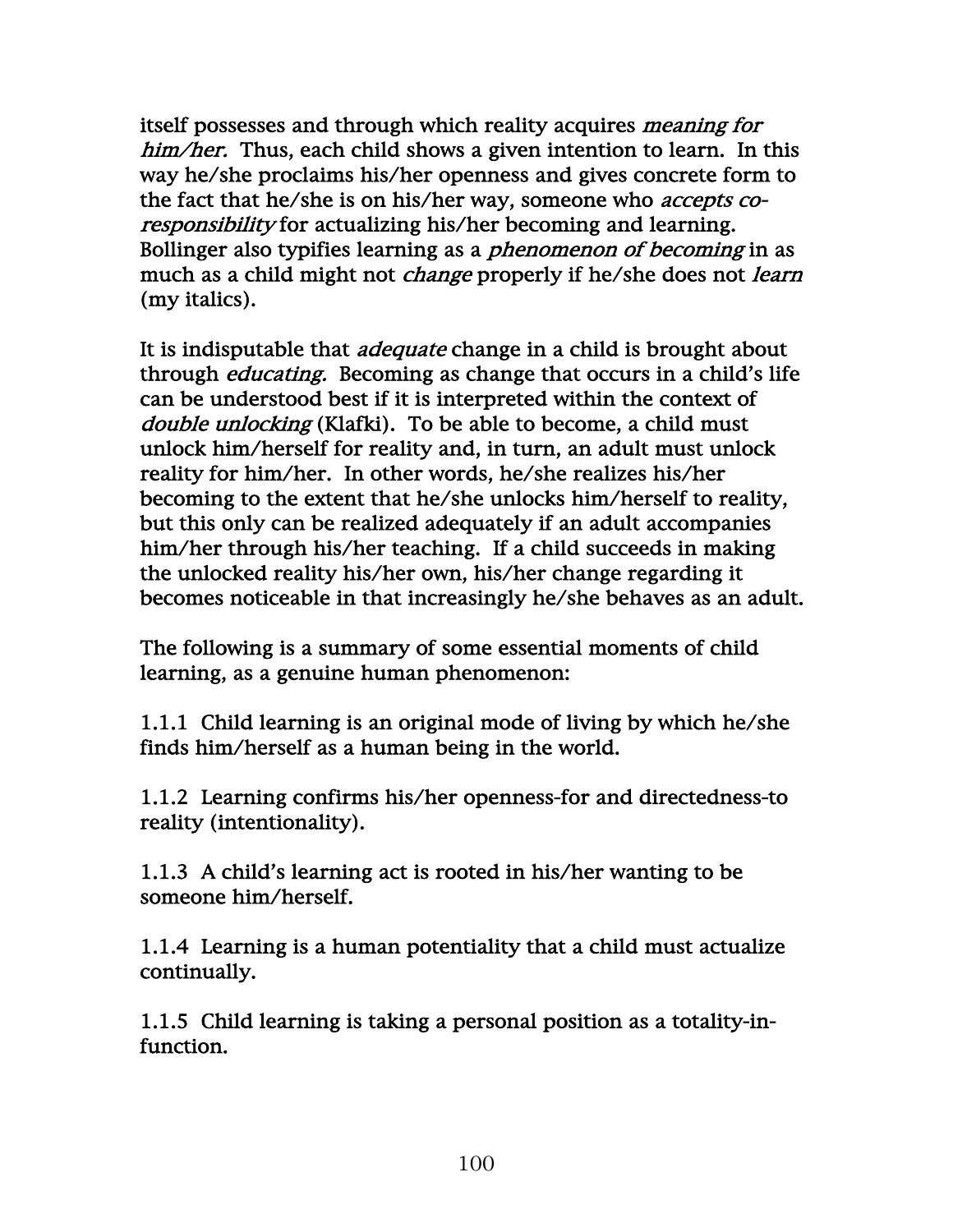1.1.6 Learning is a matter of meaning-discovery and meaningattribution.

1.1.7 Learning is a phenomenon of becoming because his/her willingness to learn also is a willingness to become. Changing, an essence of becoming, is possible in that he/she learns.

1.1.8 Learning has its origin in a child's own initiative but he/she always is dependent on educating (upbringing) for its proper actualization. Without educating, he/she cannot learn as he/she should and thus also not become as he/she should. The significance of learning resides in his/her becoming a proper adult.

In light of the above brief grounding of learning, the question arises of what this means psychopedagogically.

1.2 Learning as a way in which a child-in-education manifests his/her psychic life

In chapter II it is shown that becoming and learning are the two ways in which the psychic life of a child in a situation of educating is manifested, that they are equi-primordially given with his/her psychic life, and that he/she becomes as he/she learns and learns as he/she becomes. Thus, to become adult, he/she must learn and his/her initiative to do this resides in his/her wanting to grow up.

Since becoming as a way in which a child's psychic life is manifested is discussed in chapter IV, in the following exposition, we concentrate mainly on learning.

Although a separation is made between becoming and learning for the purpose of scientific description, in their origin and actualization they form a unity in his/her psychic life. Therefore, during the following exposition of learning, its coherence with becoming necessarily is mentioned.

# 1.2.1 A child him/herself learns

As a child-in-education's *way of living*, learning is manifested as a potentiality given with his/her psychic life. For this reason,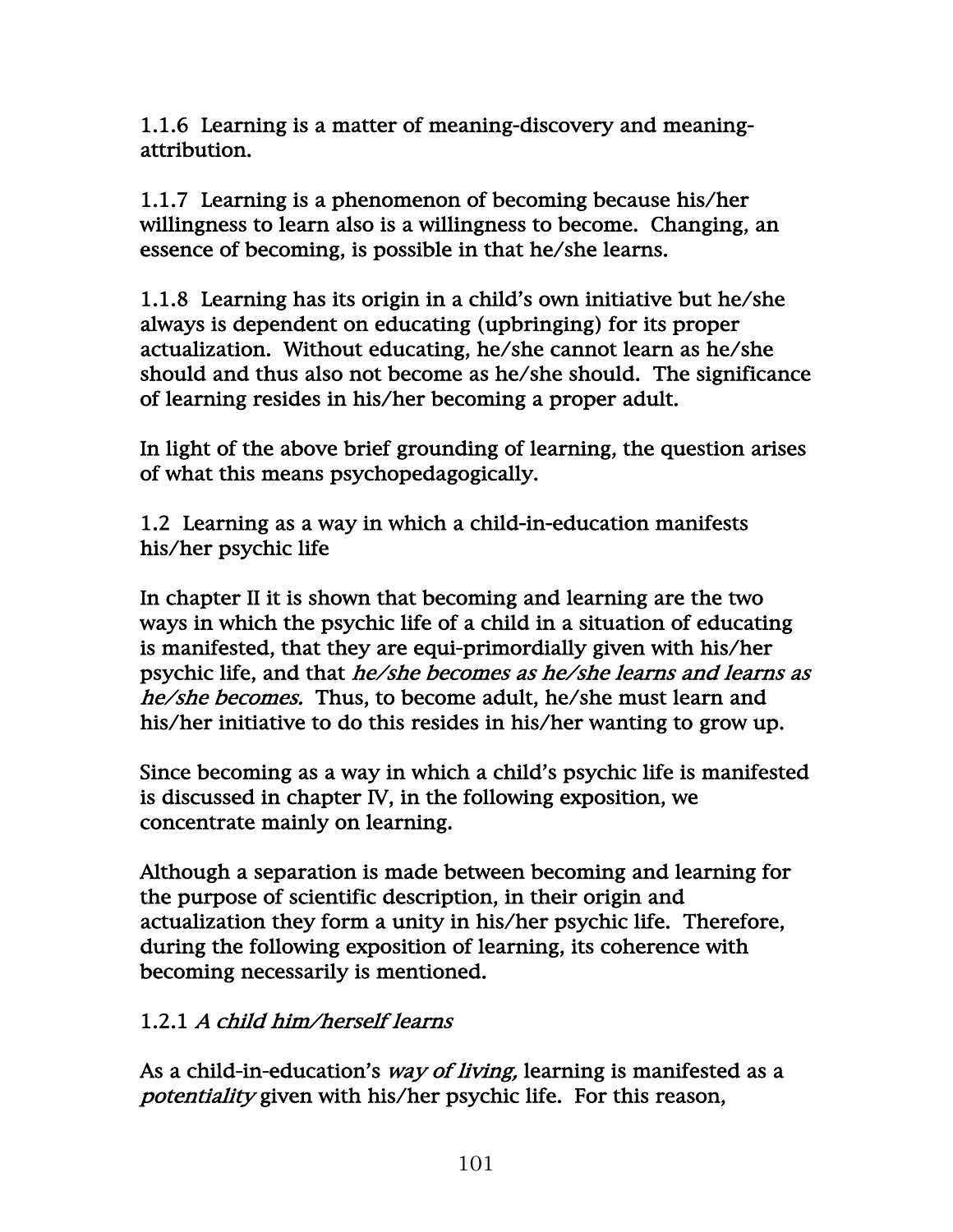learning is qualified as a manifestation of it. However, to be able to learn he/she must actualize his/her learning potentialities. This includes an active participation in learning and is a concrete manifestation of his/her *initiative to learn*. In addition, he/she is dependent on an adult's educative assistance for the adequate actualization of his/her learning potentialities. An adult appeals to him/her to learn and also accompanies him/her in this actualization. That is, effective learning rests both on his/her own participation and an adult's (parent or teacher) support-giving teaching.

A child's openness-for and directedness-to the world are reflected in his/her original learning relationship with reality. But what carries his/her learning activity in actualizing the initiative to learn? Viewed psychopedagogically, from the beginning a child learns by actualizing the different essences of his/her psychic life, i.e., by experiencing, willing, lived-experiencing, knowing and behaving. To the extent that these essences are realized, a child's learning activity comes into motion.

To take a closer look at a child *him/herself* actualizing his/her learning, the following coherent moments of its *course* must be kept in mind: when he/she learns he/she *experiences* reality by being involved with learning material, etc. In this experiencing he/she not only is aware of him/herself but especially of that with which he/she has a learning relationship. This motivates several modes of his/her psychic life such as sensing, attending, perceiving, thinking, imagining, fantasizing and remembering.

To really experience means to *be or to become aware* of that with which one is in contact. Such a beginning awareness of learning content is a *sensing* of it. Depending on the degree to which a child's emotional life is *stable* (by means of a feeling of safety, security, self-confidence, etc) sensing *something* such as learning content, an object or a fellow person appearing in his/her field of vision can be sharpened to an *attending* whereby he/she purposefully perceives, thinks, remembers, etc. That is, a stable sensing, which is strongly *emotional*, makes it possible for him/her to give attention to something. This enables him/her to know and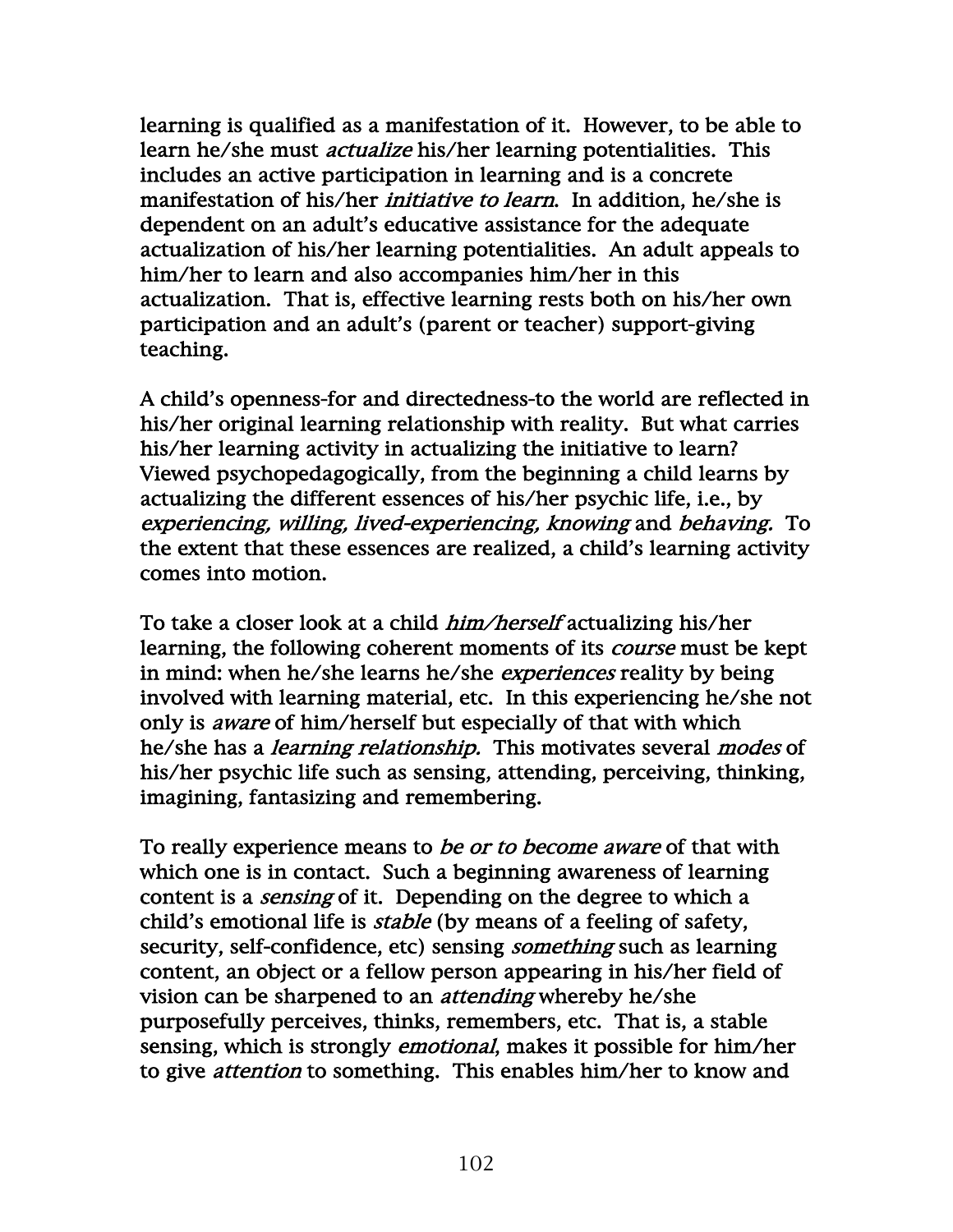eventually possess the learning content on a *knowing* or *cognitive* level by perceiving, thinking, remembering, etc.

However, experiencing reality, especially during learning, also is propelled by a child's willingness to learn. He/she only learns adequately if he/she is willing to do so. This *willpower* or *strength* supports him/her in experiencing effectively, and this implies that it influences the quality of his/her experiencomg learning material, for example.

If his wiiling is weak, his/her readiness to stay involved with the content, and thus paying attention to it, also is weakened. This leads to his/her emotions stagnating on the level of sensing because his/her attending fluctuates, interest wanes, concentrating is inadequate, and more. In this respect, emotional lability in his/her sensing results in ineffective learning. A stable sensing, the result of a stability in his/her emotional life (free of tension, feeling secure, self-confident, calm, under control, etc.), is the foundation for effective learning. Thus, a *will*ingness to learn is defined by his/her emotional (affective) life by means of lived experiencing security, certainty, trust, etc. and this is the basis for a stable sensing as well as for effective learning. In contrast to this, labile sensing is characterized by "unrest" or problems in his/her emotional life by which the course of learning is impeded or even miscarries.

When a child's emotions are stable, he/she can attend and direct him/herself cognitively to the learning material by perceiving it, thinking about it, analyzing it, ordering it, and finally integrating it (via remembering) into his/her existing knowledge or possessed experience. Such making the learning content "one's own" means that he/she not only lived-experiences this content as meaningful but that he/she also invests it with meaning. It follows logically that if his/her emotional lived experiencing is stable, his/her knowing lived experiencing, via perceiving, thinking etc., is ordered and he/she lived experiences the totality of the learning event as meaningful; it also means that his/her willingness to get the learning content under control will be strengthened increasingly.

When experiencing the learning content from the level of sensing via attending to actualizing the cognitive modes of learning, a child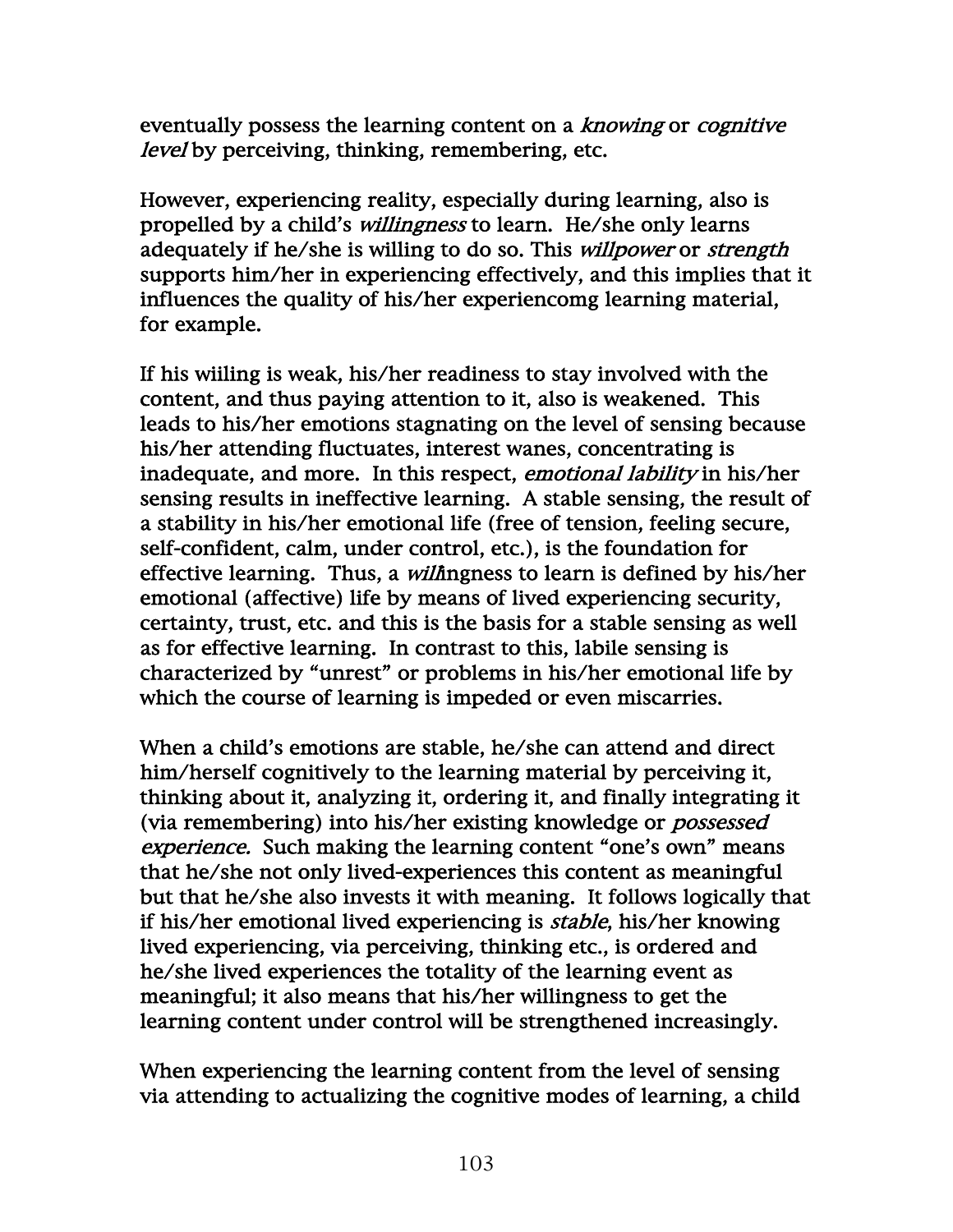lived experiences the experienced content. That is, he/she gives meaning to what is experienced as learning content on an emotional as well as a knowing level. He/she lived experiences meaning in the experienced content and becomes emotionally prepared to venture, explore and learn to *know* and to remain knowingly or cognitively with the content. This meaning then "congeals", as it were, in his/her lived experiencing of it by giving personal meaning to the content. He/she lived experiences it as valuable, serviceable, useful, interesting, or as senseless (e.g., too difficult, above one's ability, of little meaning, etc.) and the sedimentation of these positive and/or negative meanings become integrated into his/her existing possessed experience. His/her possessed experience, in so far as these meanings are relevant to the current learning, include both the *positive* and *negative* lived experienced meanings of the learning event. Consequently, a child who achieves adequately in school generally has invested his/her learning activities (experiences) with positive meaning, although it can happen that periodically he/she lived experiences certain learning situations (content) as less meaningful. In contrast, a child with learning problems is someone who experiences problems in a learning situation, these experiences are invested with negative meaning (lived experiences), and he/she gets bogged down in the learning situation. As his/her sensing becomes labilized, he/she finds it difficult to *attend* effectively, and he/she is unable to adequately perceive, think and remember in his/her directedness to the learning material. Thus, a child really learns only to the extent that he/she succeeds in learning to *know* the learning material on a cognitive level.

To *know* the learning material assumes that he/she actualize his/her knowing modes of learning that make it possible for him/her, in ordered ways, to analyze, to think about, to synthesize, to structure and eventually to integrate the meaningful content into his/her existing possessed experience. Such knowledge of the content, however, always rests on a stable sensing and adequate attending, both of which accompany his/her effective learning.

When a child knows the learning content he/she not only possesses a specific piece of material, but now is able to use and employ this knowledge and skills in other learning (life) situations. His/her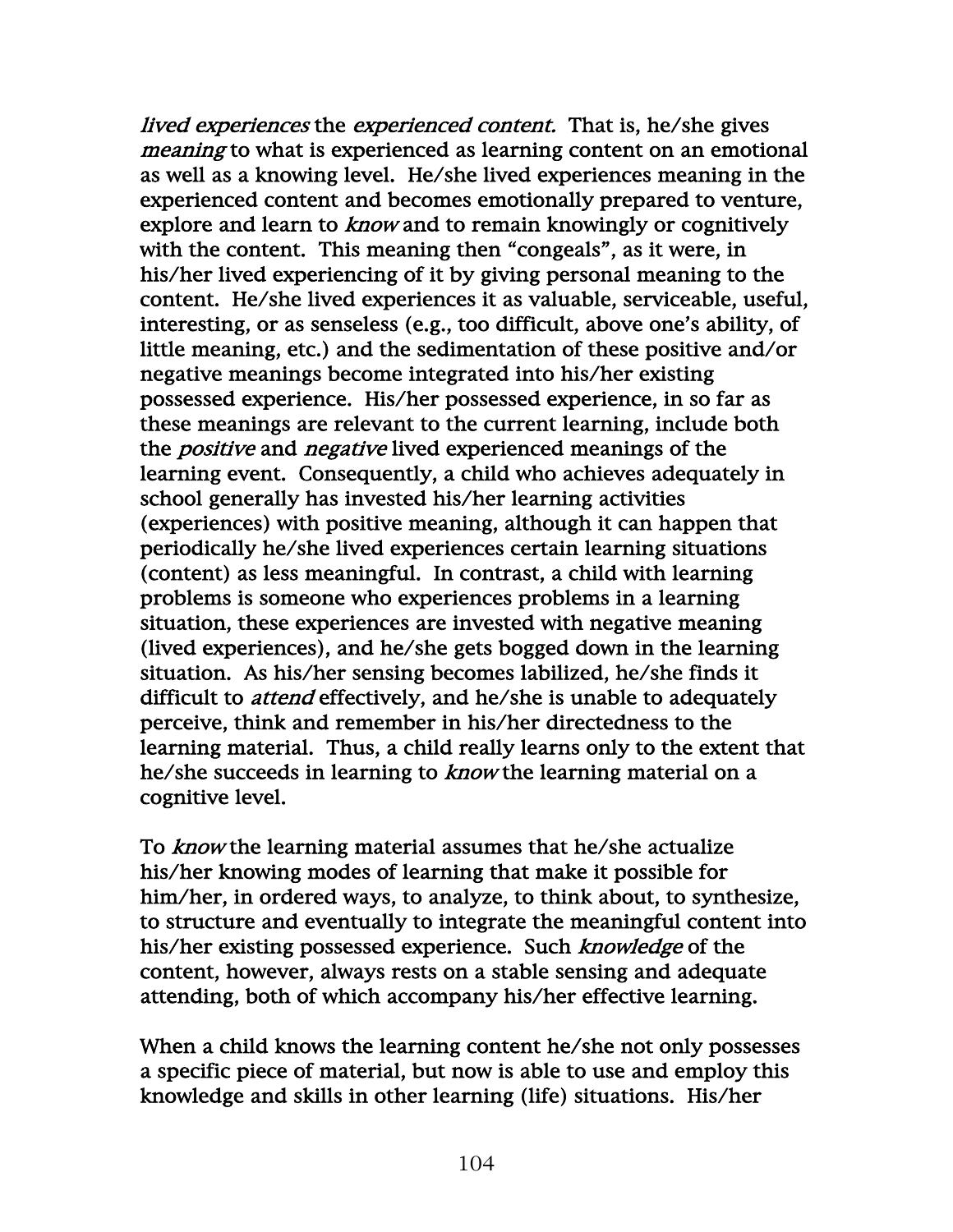newly acquired knowledge becomes meaningfully integrated into his/her existing possessed experience, he/she is empowered to continually behave differently. As he/she learns more, his/her possessed experience is broadened and his/her behaviors in school, at home or wherever he/she might be are more autonomous, responsible and of greater mobility in different spheres.

By learning, a child continually changes his/her *behaviors* in the direction of a more adult way of living. However, the totality of the activity of learning is carried by the fact that he/she experiences, wills, lived experiences and learns to know, each of which, separately and as a unity, are discernable in the ways he/she behaves. His/her actualization of these essences of his/her psychic life, seen in their coherence, is visible as particular behaviors and this actualization forms the basis for changing his/her behaving to a more adult way of living. The *course of learning* is possible because he/she is experiencing-ly, willing-ly, lived experiencing-ly and knowing-ly in a learning situation; this is actualized by the modes of learning and is reflected concretely by his/her present and future behaviors. This means that his/her modes of living *change* such that he/she increasingly becomes more adult. His/her behaving shows a progressive obedience to the requirements of *propriety* of the world of an adult [in a particular societal context].

Since the above has considered only how learning, as a mode by which a child's psychic life-in-education is actualized and takes its course, especially in terms of a child's share in this, it is necessary to attend to an adult accompanying him/her [in this learning].

## 1.2.2 An adult accompanies a learning child-in-education

Educating, as an inter-human event between an adult and a child who is becoming adult, manifests itself as accompaniment. A grown-up's task of educating is to accompany a child from the beginning of his/her life until adulthood. This accompaniment received by him/her while learning is recognizable in an adult teaching him/her. Van der Stoep says, "Educating is realized in teaching and the meaning of teaching is rooted in educating". In light of this, Langeveld's statement that a child only becomes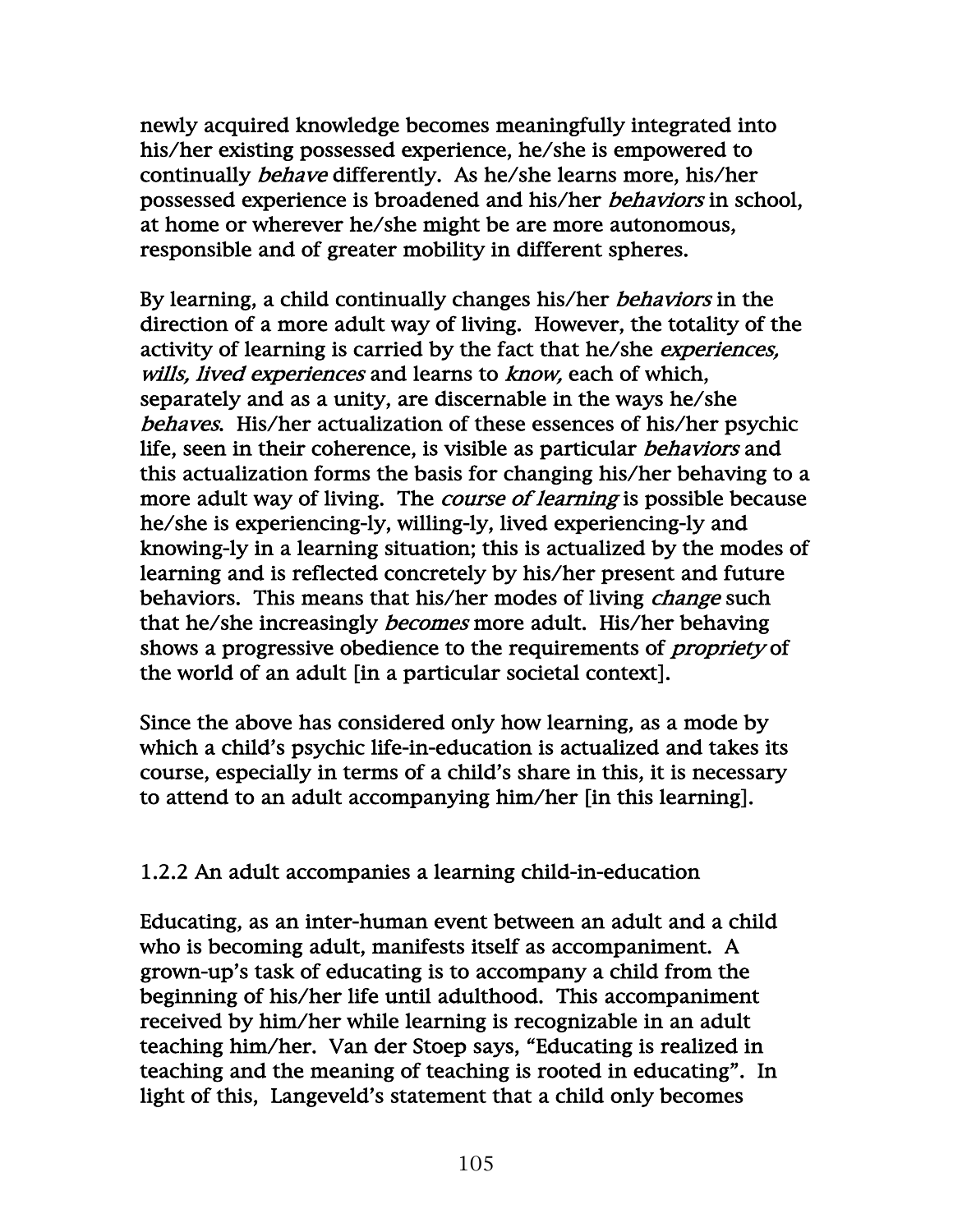properly human if he/she is brought up means that a child's properly becoming adult is intertwined with the teaching he/she receives from the beginning.

Educating is realized hand-in-hand with content, and it is an adult's task to place this content within a child's reach by means of his/her teaching. To become adult, a child must learn this content and make it a part of his/her possessed experience.

Such content appears on a child's path as knowledge, norms, values, behavior codes, skills, etc. and this requires the effort of both adult and child for it to be learned. An adult must unlock the content for him/her, while he/she must learn it. Although he/she has the potential to learn, for its proper actualization he/she must be accompanied by an educator (parent, teacher, etc.). Educating is necessary for the proper actualization of his/her psychic life and the significance of this is that it leads eventually to him/her becoming an adult.

From a psychopedagogical perspective, the question now is, "how must an adult accompany a learning child such that he/she is assisted effectively to adulthood?" An answer is in the already mentioned differentiated modes of educating/accompanying, i.e.,, emotional (affective), a knowing (cognitive) and a meaning giving (normative) educating or accompanying.

Rienstra says that effective educating rests largely on a climate of warmth, intimacy, affection, trust and authority. A child needs a secure and safe space from which he/she can go out to the world and explore it. His/her lived experiencing of safety is supported by such a safe and intimate milieu of educating (teaching), and the emotional educating he/she receives is the direct outcome of this. When he/she is adequately supported emotionally, he/she is prepared to venture into an alluring, strange, sometimes threatening world. The concrete manifestation of this venturing relationship is seen in his/her wanting to learn and to become grown-up.

An adult's task is to affectively accompany a child so that he/she is prepared to "navigate" in the world, to learn to know and give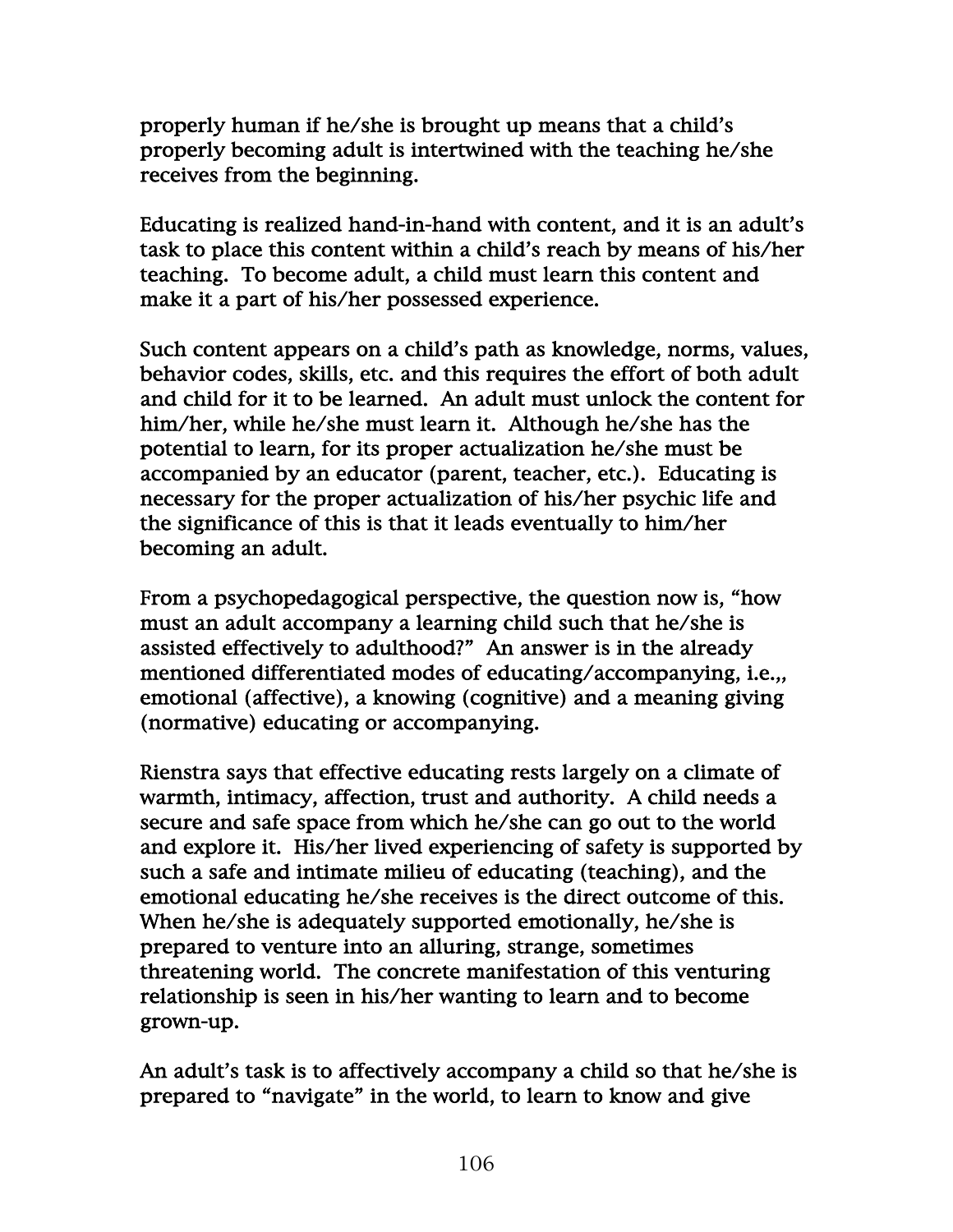meaning to it. A stable educative situation, whether at home or in school, is a condition for effective learning. To the extent that a parent or teacher succeeds in stabilizing a child,s emotional lived experiencing, adequate learning can occur. A stable sensing, which is both the basis for and the onset of all learning, is inseparably connected with an adult's affective accompaniment. Mutual trust, consistent authority, affection for and understanding the child-ness of a child are the pillars of a healthy emotional life. This provides a child with the *will to experience* his/her world (learn content), learn to know it and lived experience it by giving meaning to it him/herself. A stable sensing makes it possible for him/her to pay attention to the learning content, and attending is a condition for eventually possessing it cognitively.

The complexity of an adult lifeworld and the content at its base simply are not accessible to a child. Hence, teaching is required to unlock and clarify this content for him/her. To encounter him/her in his/her willingness-to-know and to understand, an adult must accompany him/her knowingly or cognitively. As he/she experiences reality many questions arise and an adult has the task of answering them. The meaning he/she gives to the content of the lifeworld largely is supported by the way(s) in which an adult succeeds in laying open this meaning for him/her. This especially is valid for acquiring a cognitive grasp of it. By teaching, an adult continually directs a child's attention to the meaningfulness of the learning content. This implies that while cognitively accompanying him/her, he/she appeals to a child to perceive, to analyze, to think, to order, to remember and eventually to integrate the meaning of this content into his/her possessed experience.

An adult's successful cognitive accompaniment is supported greatly by the extent to which he/she succeeds in adequately accompanying a child affectively, i.e., in stabilizing him/her emotionally. Both the affective and cognitive modes of accompaniment not only support a child to learn *successfully*, but they are akso ways of helping him/her interact with the learning content in order to receive meaning from as well as give meaning to it. Mastering this content has moments of knowing, understanding, grasping, insight and remembering that are the basis for his/her future learning. The cumulative effect that the meaning-filled content has and that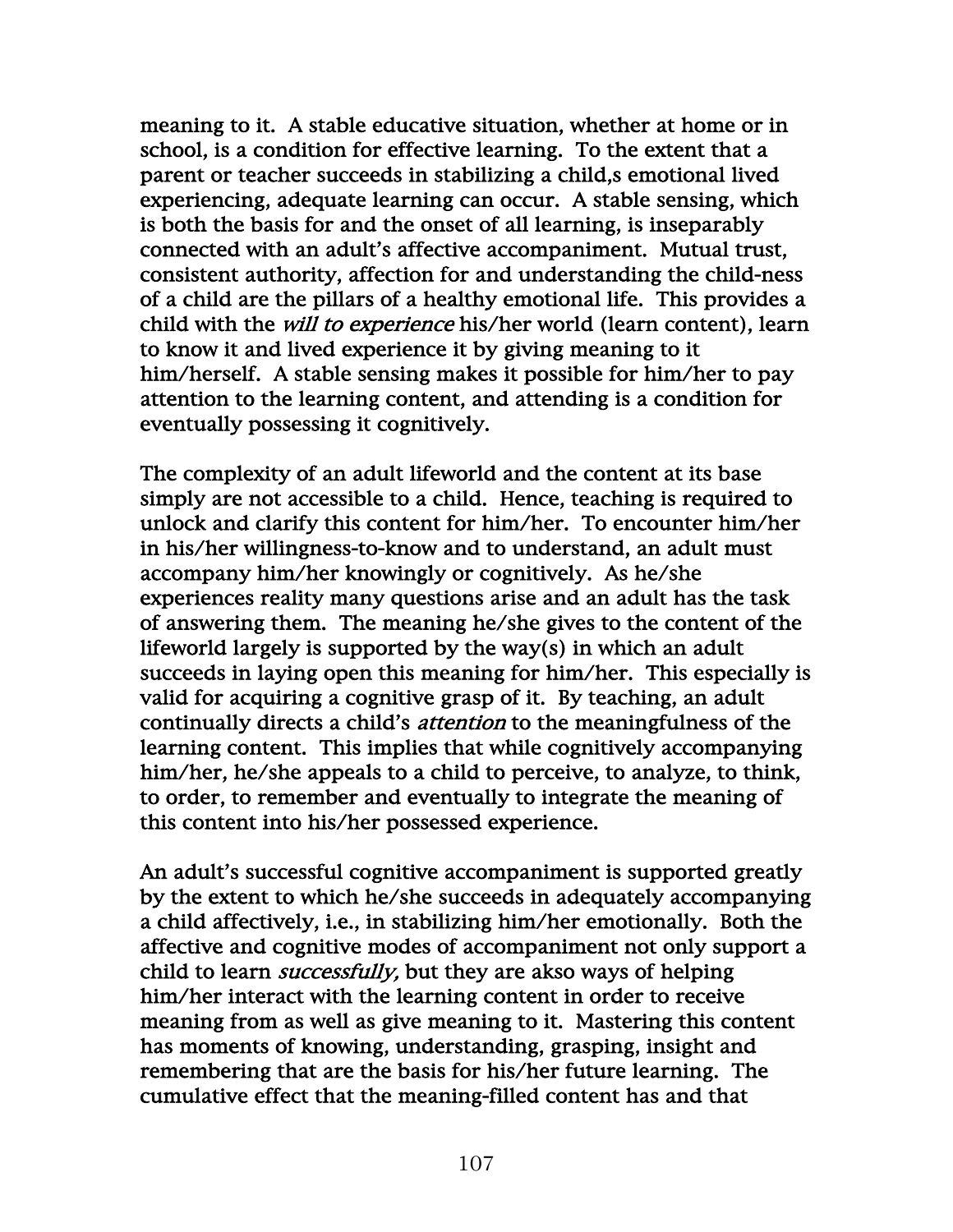becomes embodied in his/her possessed experience is the source from which he/she draws each time he/she is confronted with new learning content. By means of the different mode of accompanying, an adult unlocks the meaning of the content to which a child gives meaning, and the result of this is observable in his/her behaviors.

From the above brief comments, educating as accompanying forms the necessary obverse side of a child's [self-] learning and [self-] becoming. Thus, he/she learns because of his/her learning potentialities that are given with his/her psychic life, but for selflearning and self-becoming, he/she is continually dependent on an adult's educative teaching that effectively actualizes his/her learning and becoming on affective, cognitive and normative levels.

The discussion has been directed mainly to the fundamental bases of learning as ways in which the psychic life of a child-in-education are manifested. Child learning is possible because of the essentials given in his/her psychic life, i.e., experiencing, willing, lived experiencing, knowing and behaving. It is necessary to clarify further the different modes of learning in order not only to see what each essentially is and contains, but also to see how they, in their inseparable interwoven-ness, constitute the totality of a child's learning event.

## 2. CHILD MODES OF LEARNING

To show the coherence of the essences of a child's psychic life (i.e., experiencing, willing, etc.) and the modes of learning, it is necessary to point out that the psychic life functions as a unity. In a child's relating to the world, his/her psychic life is actualized as a totality. Thus, when he/she experiences reality, especially in so far as he/she learns, he/she senses it. That is, he/she is aware and becomes aware of the material that must be learned. If his/her emotional life is stable, he/she pays attention to the learning material with which he/she is concerned (experiences) and he/she comes to know it on a cognitive level by perceiving it, thinking about it, by remembering it, etc. Thus, the modes of learning are means by which and through which he/she experiences the learning material and learns to know it.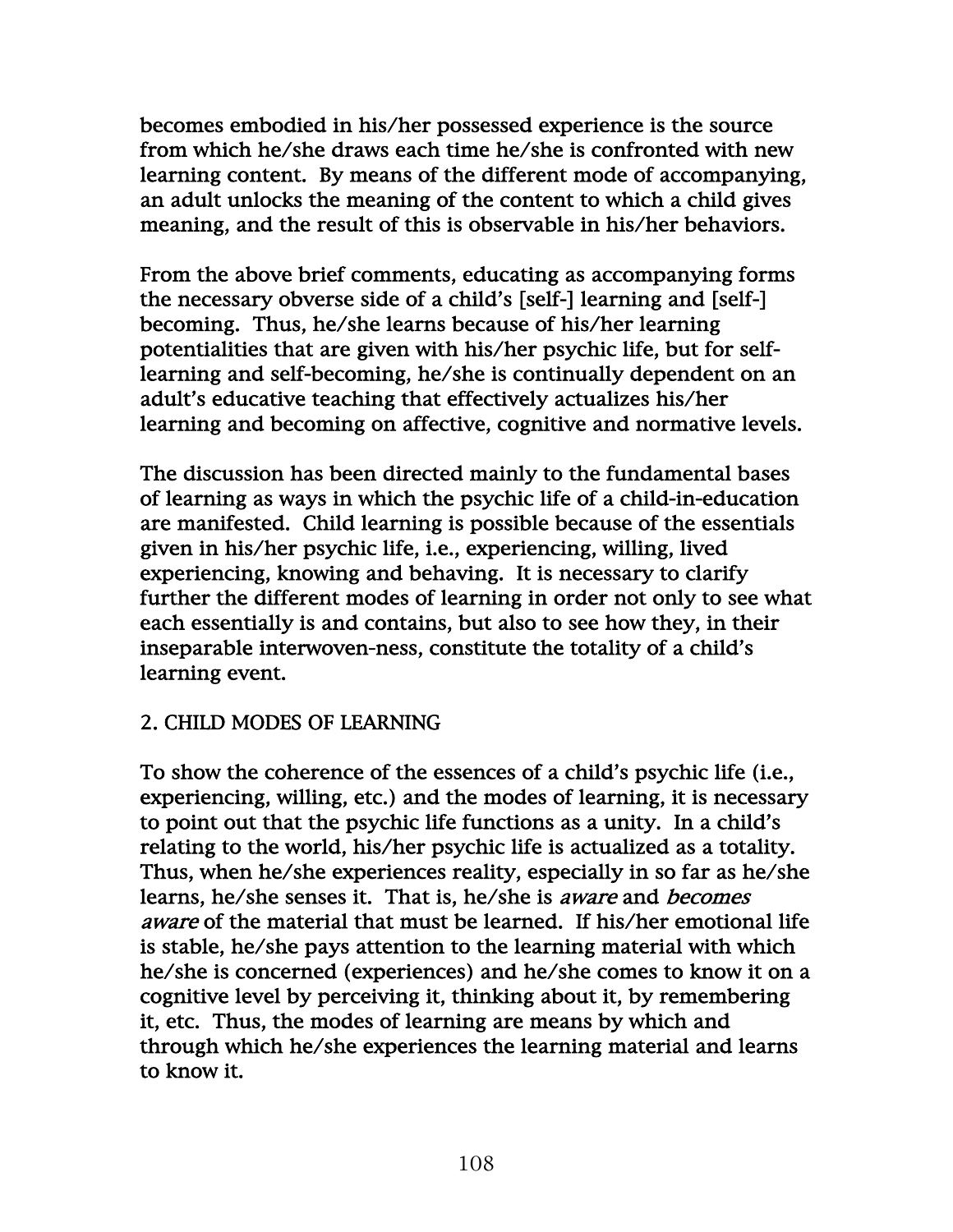At the same time, a child's *will*ingness to learn is observable as his/her initial sensing proceeds to attending and this makes it possible for him/her to effectively perceive, to thinking-ly gain insight into the learning material and eventually to remember it. Thus, a child's willingness is observable in his/her actualization of the modes of learning. On the other hand, the level on which they are actualized also is an indication of his/her willpower. If it is weak, an effective actualization of the modes of learning is unlikely while, in contrast, a strong willpower makes this possible.

As a child *experiences* learning material and *will* learn it, he/she also is involved in giving it sense and meaning (i.e., *lived* experiencing it). Sensing, attending, perceiving, thinking, etc. are not the only ways in which he/she reveals his/her willingness to learn; he/she also shows this in the ways he/she gives sense and meaning to (lived experiences) the learning material. This lived experiencing of sense and meaning primarily is pathic/affective (emotional) on the level of sensing and, to the extent that his/her sensing is stable, he/she proceeds via attending to a gnostic/cognitive level of perceiving, thinking, imagining and fantasizing as well as remembering.

Knowledge, as the outcome of all learning, assumes that a child comes to *know* and master the material. Now the question is how he/she learns to know it. He/she learns to know the material by first sensing it. Sensing provides him/her with the foundation on which all knowing rests. Even though "knowledge" on this level is vague, unstructured and without detail, and even though there is little understanding and insight, it is the "birth" of all knowing. Sensing *initiates true* learning to *know* the material which, via attending, first is actualized on the level of the cognitive modes of learning such as perceiving and thinking. Thus, objective knowledge is the outcome of actualizing the modes of learning from sensing via attending to and with the cognitive modes of learning where a child becomes aware, understands, grasps and remembers. He/she thus learns to know the learning material via actualizing the modes of learning.

To the extent that, via the modes of learning, he/she *experiences* the learning material, will know it and give meaning to it (lived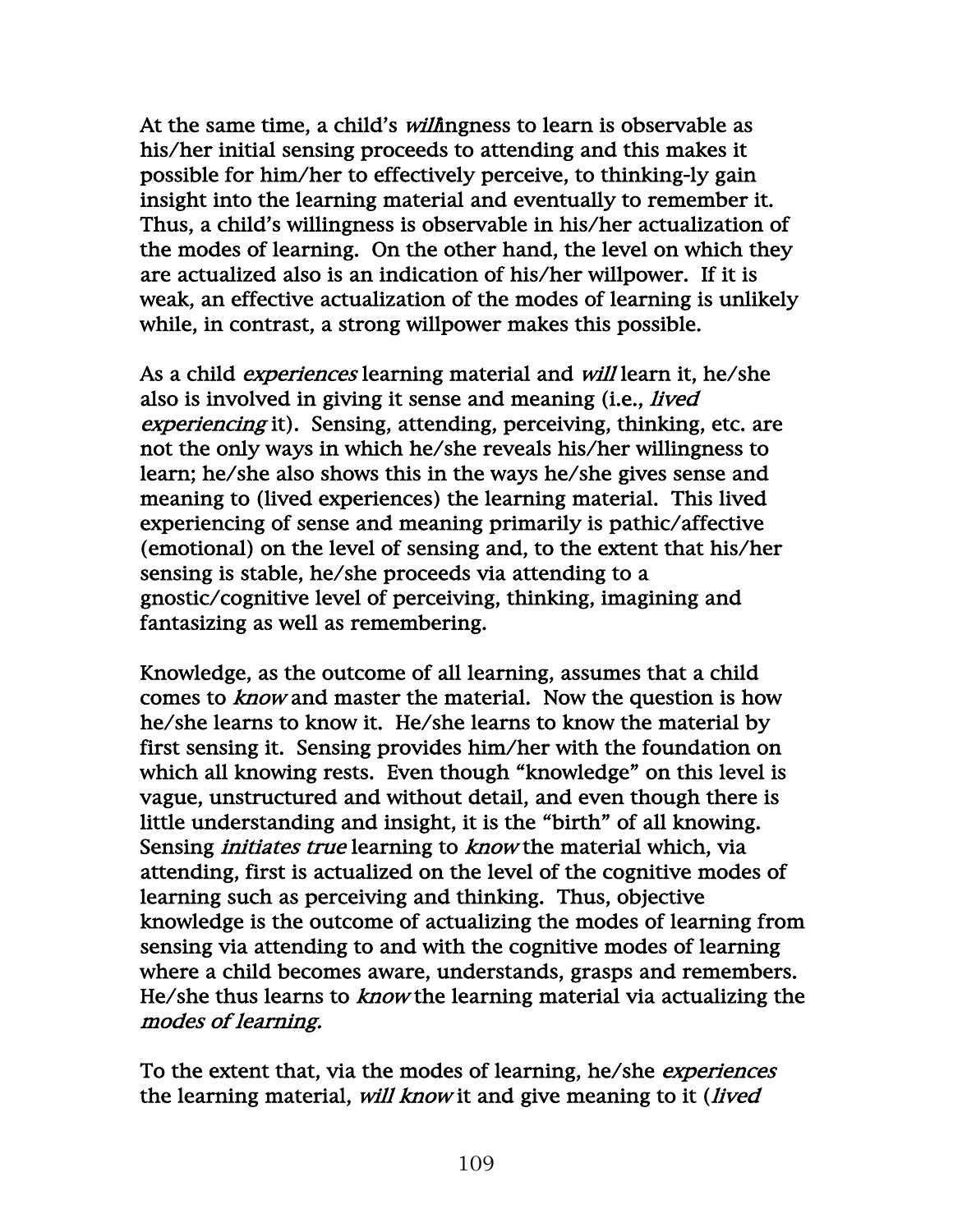experience it), he/she also is expressing the fact that he/she behaves in a particular way in a learning situation. The modes of learning also are modes of behaving by means of and through which he/she expresses his/her initiative to learn. An example of this is that a child who is motivated to learn *behaves* decisively in a learning situation. Consequently, his/her learning is goal-directed and this implies that he/she is actualizing the different modes of learning effectively.

In summary, this means a child finds him/herself in a learning situation as a totality-in-function and he/she actualizes his/her psychic life accordingly.

Before turning to the modes of learning, as such, it is emphasized that the event of learning takes a unitary course. Because the actualization of the different modes of learning has a definite course, they should not be thought of as being actualized apart from each other. This must be kept in mind when, below, we discuss the modes of learning separately. They are only distinguishable from each other and each one constantly intersects, supplements and predisposes the others.

# 2.1 Accompanying [sustaining] modes of learning

# 23.1.1 Sensing

From a learning point of view, sensing is the *beginning* or *onset* of all learning. Thus, Sonnekus and Van Niekerk correctly qualify sensing as the mode of learning that precedes or *initiates* all learning. From the beginning, a child has the initiative to learn (learning intention), but this initiative contains the possibility to learn that first becomes actualized only when he/she senses something. Sensing is an initial becoming aware of the learning content with which he/she is concerned. Thus, content exists only in so far as he/she senses. A bare beginning or becoming aware of content, however, means that he/she does not yet know or understand. Hence, essentially sensing is foreknowledge (precognitive) which means that he/she merely has a vague "knowing", not yet a real knowing or understanding. On this level, knowing still is intuitive, vague, diffuse and unstructured. Even so, it not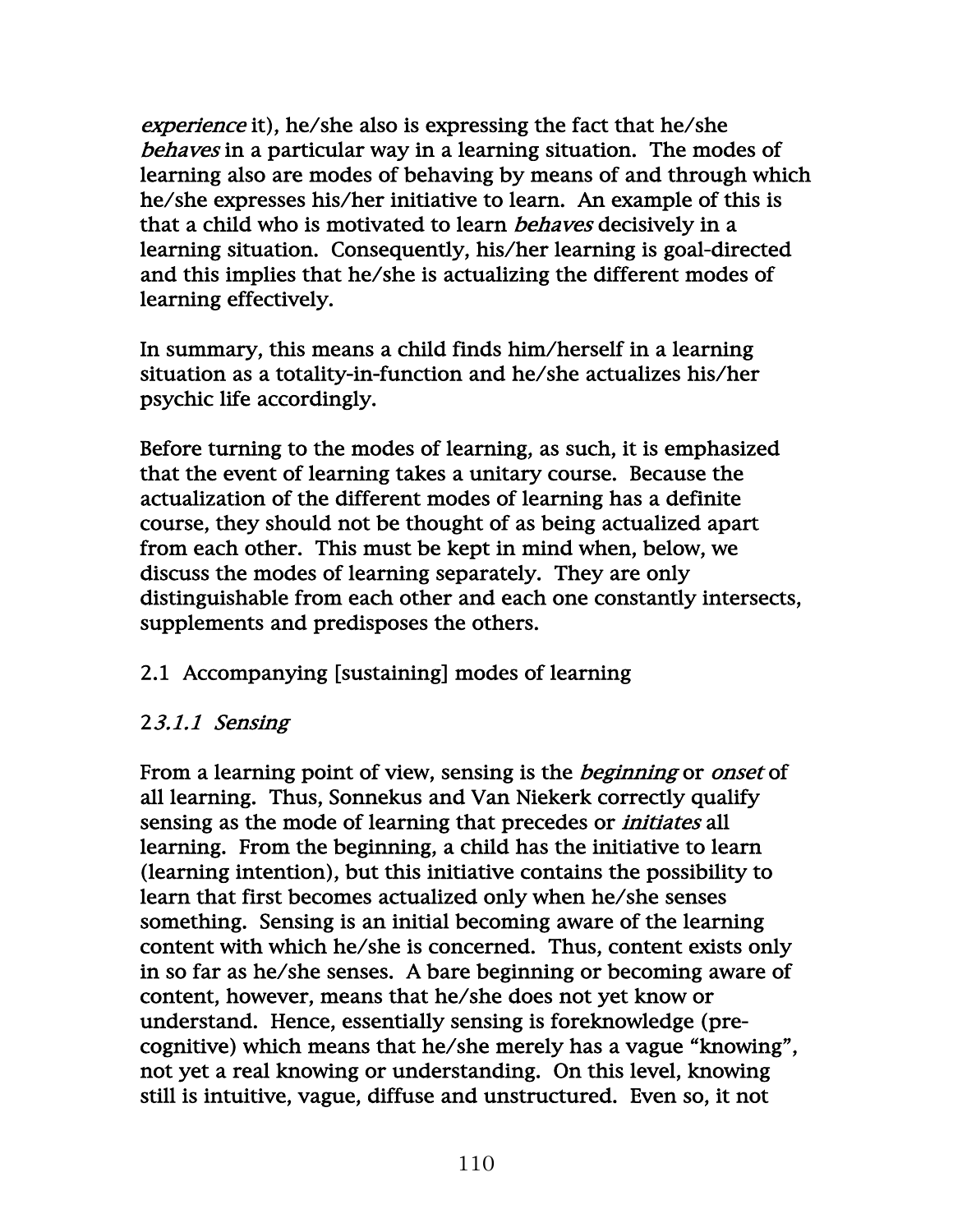only contains the possibility that eventually he/she will comprehend or understand, but in fact it is the precondition for actualizing that possibility. Consequently, sensing is the onset or beginning of all learning and provides the foundation for all gnostic/cognitive (knowing) learning.

Secondly, a stable sensing always *accompanies* or *escorts* a child's learning on all levels of its course; therefore, sensing also is labeled as an accompanying/sustaining mode of learning (Sonnekus, Van Niekerk). A stable sensing is the outcome of a stable (restrained, calm, controlled) emotional life and is the basic precondition for effective learning. Without a stable sensing, a child's learning cannot take an effective course or be effectively actualized. In contrast, symptoms of a labile sensing are feelings of anxiety, tension, uncertainty, frustration, etc. that have the effect that a child cannot learn as he/she should be able to. Such sensing interferes with attending (concentrating) and thus hinders adequate perceiving, thinking, remembering, etc. Hence, sensing can either contribute to the promotion or to the failure of the course of learning. Hence, one can deduce that although sensing is essential for all learning, each child senses differently because of the uniqueness of his/her being a person.

The nature or structure of a child's sensing while he/she learns can be influenced by his/her personal situation, his/her potentialities, the quality of his/her interpersonal relationships at home and in school, etc. He/she continually gives meaning to all facets of hi/.her existence and to the extent that this meaning is favorable or unfavorable, it can stabilize or labilize his/her sensing [via the resulting quality of his/her emotional life].

Hence, sensing primarily is actualized on a pathic/affective (emotional) level, and because of its nature, it forms the warp and woof of the further course of learning on a gnostic/cognitive level. Thus, sensing not only initiates all learning but it continually accompanies [and sustains] learning on a knowing or cognitive level.

A child's experiencing, the structure of his/her willing, the extent to which he/she lived experiences sense and meaning, the quality of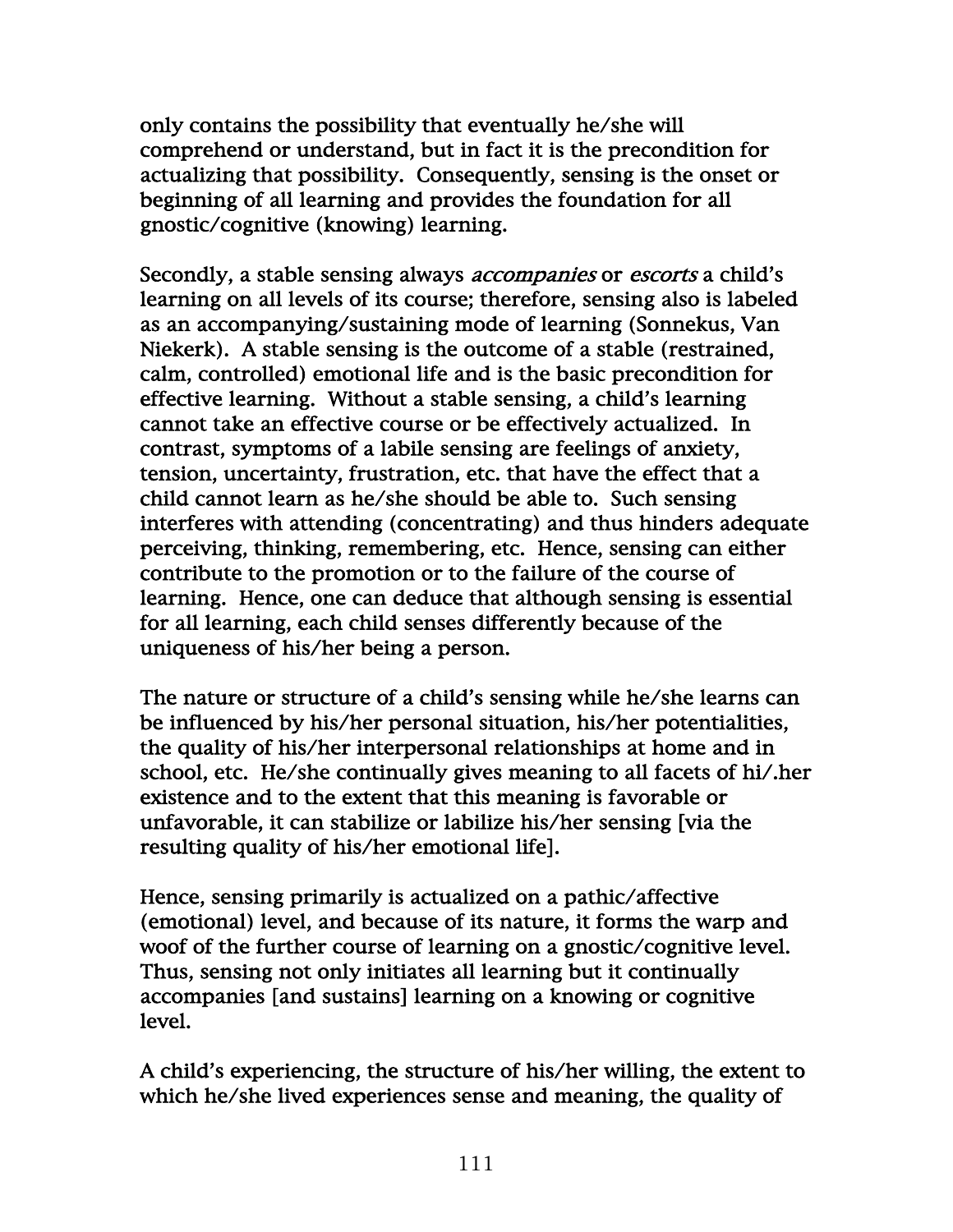his/her activities of knowing as well as his/her behaviors thus are discernible and evident in the way(s) he/she finds him/herself as a sensing child in a learning situation. Moreover, because of the nature of sensing as a mode of learning, it is important to consider a few modalities or essential categories of it that already have been referred to briefly. Here the aim is to illustrate concisely the nature, structure and level on which sensing is actualized.

The following modalities [functions] are distinguished:

a. Sensing is the beginning , onset and initiation of all learning. As the beginning or onset of all learning. A child becomes involved with what he/she will learn by sensing it.

b. Sensing accompanies [sustains] all learning. A stable sensing accompanies learning to a knowing or gnostic/cognitive level. To effectively attend, perceive, think, etc. always presupposes a stable sensing.

c. Sensing is permeated with the emotional (the pathic/affective).

Stability, calm, certainty, control, a level-headedness in his/her emotional life stabilizes sensing, while anxiety, tension, uncertainty, confused educational and interpersonal relationships, frustrations, etc. labilize it. Sensing is subjective and always is my unique sensing.

d. Sensing is pre-cognitive.

This means that it does not result in real or objective knowledge but is on a level of pre-knowing. This "knowing" is very subjective, vague, diffuse, unstructured, intuitive and unordered. As the first concerned involvement and being aware of something (content), it is the base on which all knowing, structuring, ordering, etc. is built. Understanding and insight on a gnostic/cognitive level, therefore, only are an extension of what a child initially senses. In this light, sensing is the "birth" of all knowledge.

e. Sensing is time-space bound.

Erwin Straus and Sonnekus, who each have made an extensive study of sensing as a mode of living and learning, stress its time-space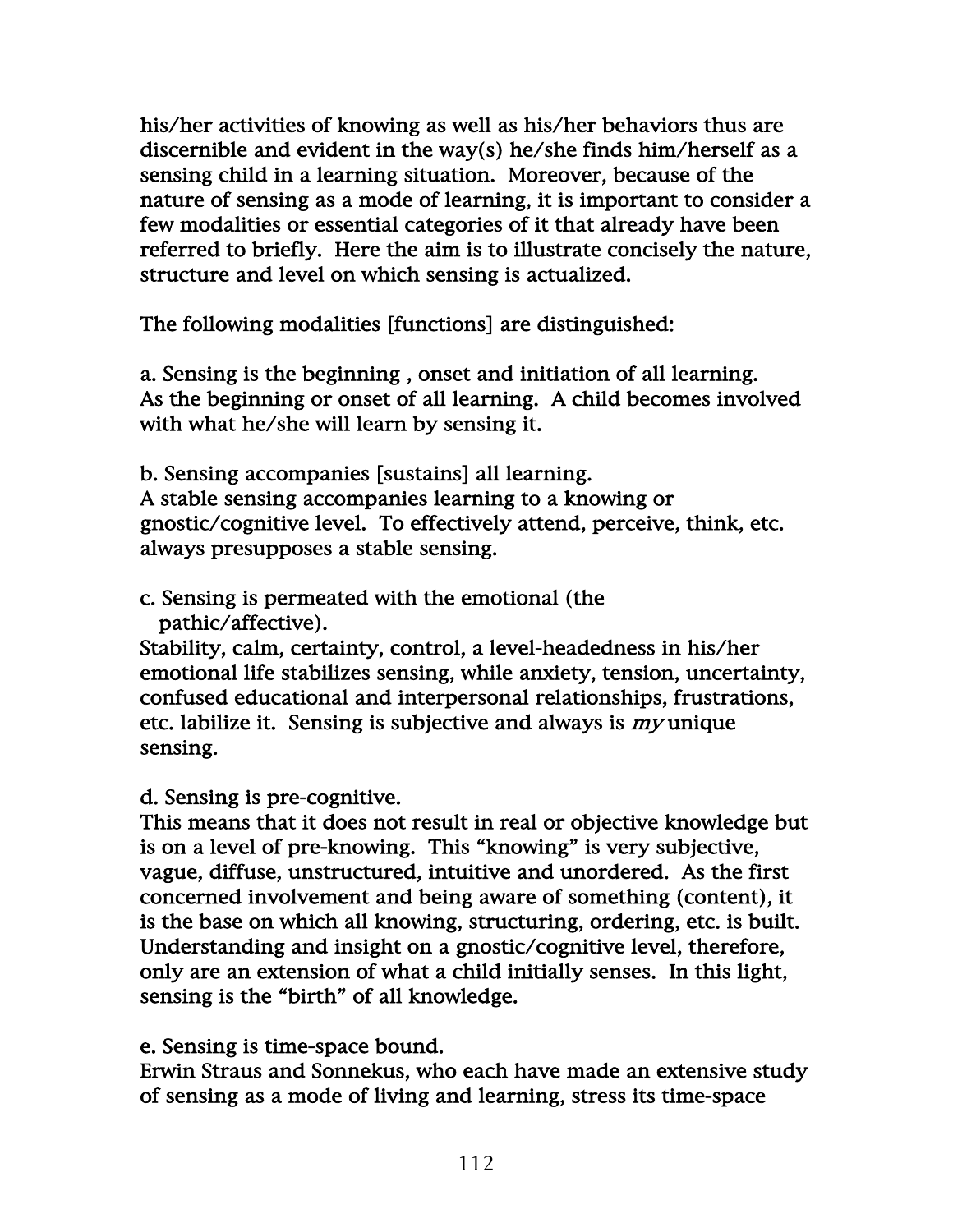nature. Child modes of living such as touching, smelling, tasting, hearing and seeing are concrete sensory, in their totality become sedimented as a unity in sensing as a mode of learning and indicate this being time-space bound as a matter of "here-and-now". Consequently, a child has a wealth of sensations (positive and negative) that he/she builds up with the passage of time also within a definite space or spaces (house, school, church, society, etc.), the effects of which are evident in his/her learning activities.

This time-space nature also means that it takes place on a concrete level, especially with a younger child, and has far-reaching consequence for his/her learning.

f. Sensing is preponderantly subjective.

It is stressed once again that each child's sensing is unique in that it is a way by which he/she gives personal meaning to all with which he/she has a concerned involvement. A child's (person's) sensing mostly is a-rational and not always explainable. Thus, he/she gives a unique meaning to the learning event and this is evident on the level of sensing.

In conclusion, the different modes [or functions] of sensing are actualized as a unity in the act of sensing. Finally, in so far as it is a mode of learning, sensing is inseparably connected with the further course of learning, i.e., with the other modes of learning [sustained by it].

# 2.1.2 Attending

Van Niekerk views attending as an important precondition for all gnostic/cognitive learning. A child can only learn adequately, i.e., really learn to know the material, by attending. This mode of learning accompanies and sustains all cognitive learning (knowing).

The effective actualization of the knowing modes of learning is determined by the extent to which a child succeeds in attending to [the content to be learned]. Without attending, an effective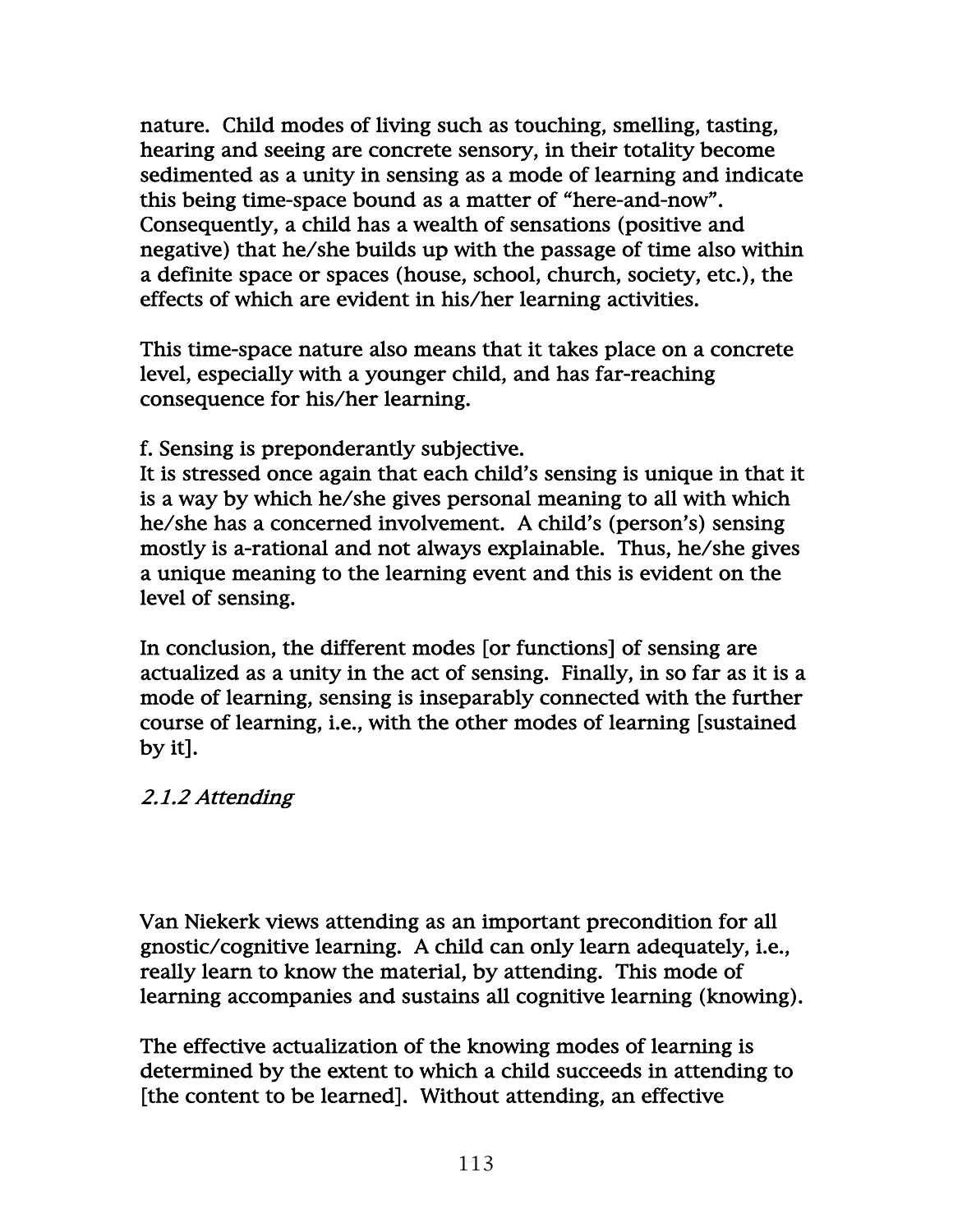actualization of the cognitive modes of learning is not possible and, necessarily, the learning effect also will be delayed.

Where sensing is the *first* concerned involvement with the content, attending is a readiness to *remain* concerned. The original intention to learn, as this shows itself on the level of sensing, now is accentuated because of a child's willingness to master the learning content. Thus, he/she *decides* to pay attention and consequently it never occurs automatically. A precondition for adequate attending, however, always rests on a *stable sensing* because the latter removes obstacles that prevent a child from paying attention. Obviously, a labile sensing results in attending fluctuating, being weakened and diminished; then the possibility for effective learning is excluded.

When a child attends, the gnostic/cognitive modes of learning are directed to the content because his/her *will* to master the material is strengthened. In everyday language, we say that he/she is "motivate4d" to learn when he/she fixes his/her attention on his/her work. It is not strange that parents and teachers continually admonish and appeal to children to pay more attention to their work.

Where sensing involves a child in learning content, attending is directed to unraveling and analyzing learning material. A child will want to remedy a situation via attending whenever he/she experiences wonder on the level of sensing – such as when feeling that he/she does not have complete knowledge or understanding. This aim is reached when the quality of his/her attending is such that he/she can adequately perceive, think, remember etc.

It must not be overlooked that a teacher has the important accompaniment task of stabilizing a learner's sensing and to directing his/her attending on this basis.

By means of a brief synthesis, below some of the modalities [functions] of attending, as they arise during the course of learning, are considered:

a. attending is an accentuation of the [original] intention to learn.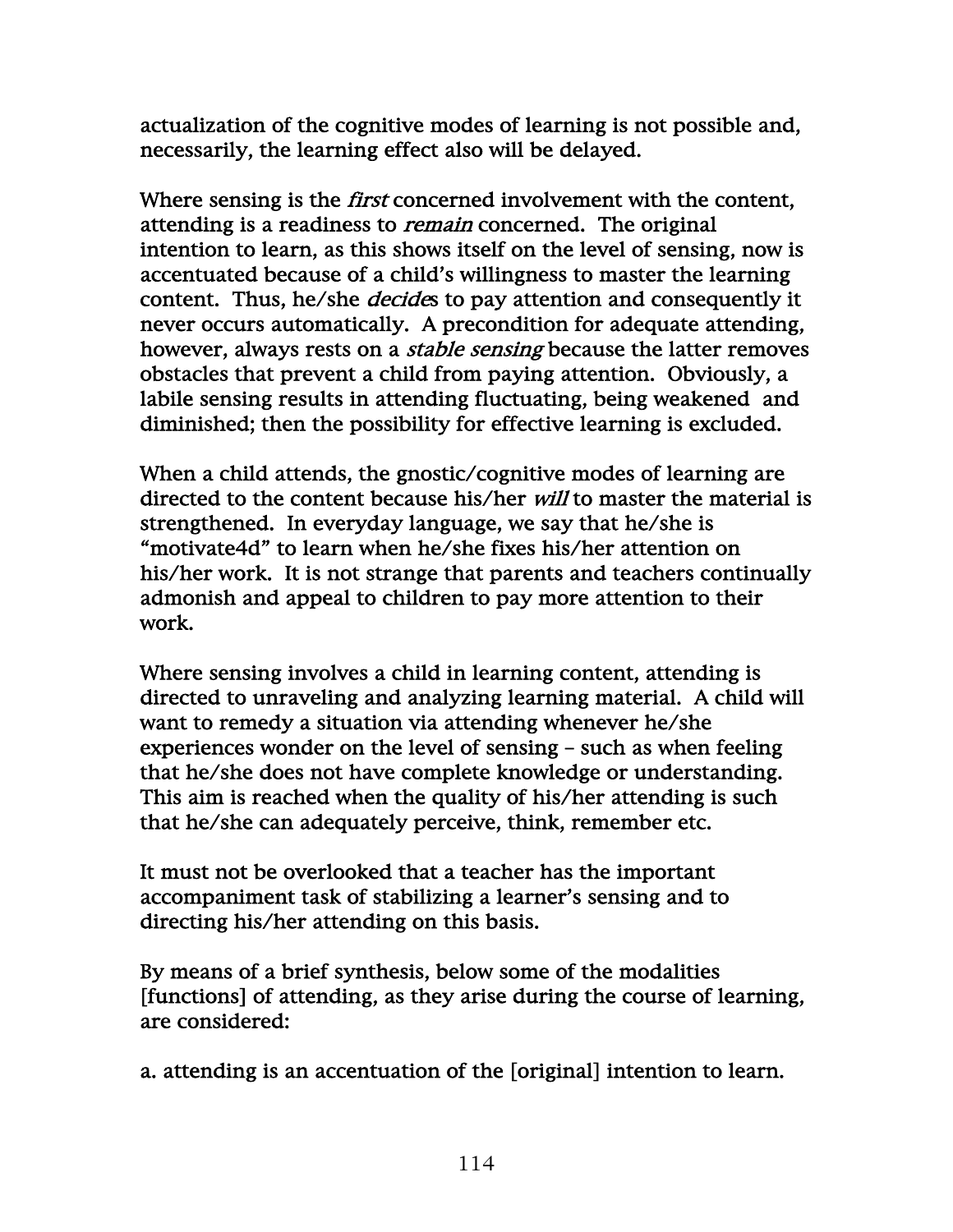Based on a stable sensing, attending is viewed as a continuation of the original intention to learn found on the level of sensing and as an accentuation of it. Attending is a mode of behaving that directs a child's total learning potentialities to the object of attention. It is supported by a stable sensing, and it predisposes a child to take a gnostic/cognitive attitude. Thus, attending is an elevation in the level of his/her intention to learn in that it is supported by a decision to remain involved with the content;

b. attending accompanies (sustains) gnostic/cognitive learning. As already mentioned, it is a basic precondition for, and an accompanier of all gnostic/cognitive learning. Thus, effective learning by means of perceiving, thinking, remembering, etc. only can be actualized effectively when a child attends. At the same time, a diminished attending is a reduction in the quality of his/her perceiving, thinking, etc. Although a stable sensing lays the foundation for attending, its quality also can be influenced by the valence of the learning material, an instruction, external factors, etc. Whether the data in a learning situation positively or negatively influence a child's decision to pay attention always depends on the stability or lability of his sensing. However, if his/her attending has a positive direction, then, at the same time, the gnostic/cognitive modes of learning are directed and this makes effective learning possible. Hence, attending implies intensified gnostic/cognitive activities such as concentrating, increased attending and making an effort.

#### c. attending is a selective activity.

As already noted, attending is a mode that directs a child's gnostic/cognitive potentialities to an object of attention. This means that something specific becomes the *focal point* of his/her attending and surrounding data temporarily recede into the background. Attending is directed to something specific. In everyday life we say we cannot give attention to more than one matter at a time. That is, in essence it is *selective*, and the moment attention is paid to something, that something becomes the *center* of one's immediate field of interest. By attending, a child's knowing modes of learning are actively turned to the matter. Consequently, it is possible for a child to really learn to know the content since moments such as identifying, delimiting, comparing, ordering and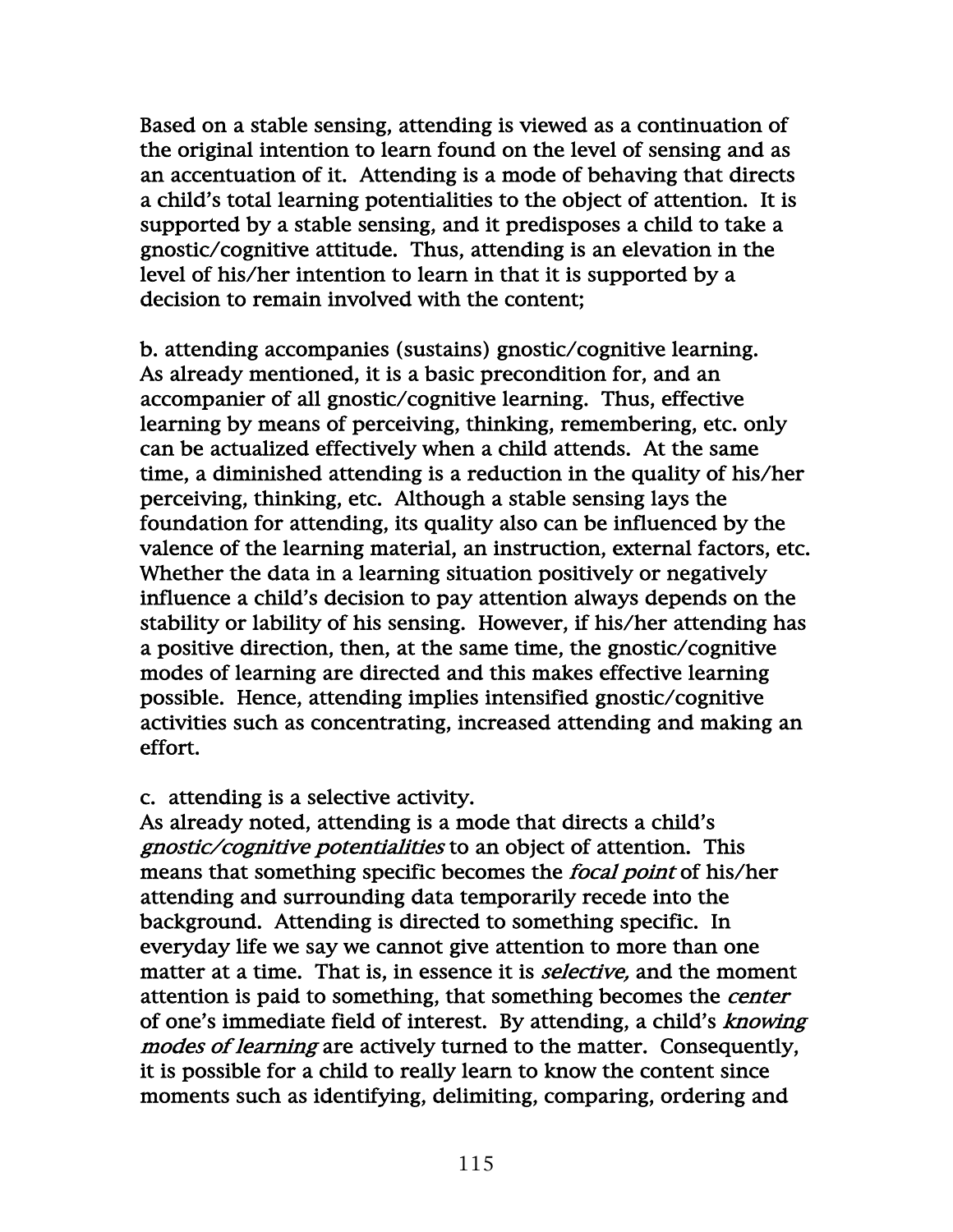integrating are always present. The eventual learning result of sustained attending is understanding and insight, what we can call knowledge.

Next is a brief discussion of the gnostic/cognitive modes of learning that, in the course of learning, in their actualization always are preceded by and also accompanied [sustained] by sensing *and* attending.

# 2.2 Gnostic/cognitive modes of learning

The gnostic/cognitive modes of learning, sustained and accompanied by a stable sensing and attending during the entire course of learning, is the crowning of a child's learning activities. Together with sensing and attending, they constitute the entirety of the course of learning and the resulting effect congeals in and shows itself in his/her possessed experience.

Even though, in its actualization, the course of learning is a unity, still, for the sake of greater clarity, the nature of each individual mode is examined separately. However, the coherence of the different modes is considered later.

# 2.2.1 Perceiving

According to Erwin Straus and Sonnekus, perceiving, as all of the modes, is qualified as an original mode of living. It is not a stimulus-response process but rather is a means by which a person is intentionally directed to the world. During perceiving, a person (child) is not aware of one or another process that takes place, but rather is aware of the object of his/her perceiving. Thus, perceiving always is a perceiving of something (Husserl), something in relation to a perceiver, something with meaning.

Erwin Straus calls sensing the first seeing and perceiving the second seeing. As such, perceiving is a more distanced, objective view compared with our original sensing something. It is directed to reality as it is, to what is true for everyone. Hence, it is related to the universal, the objective and the generally valid as these are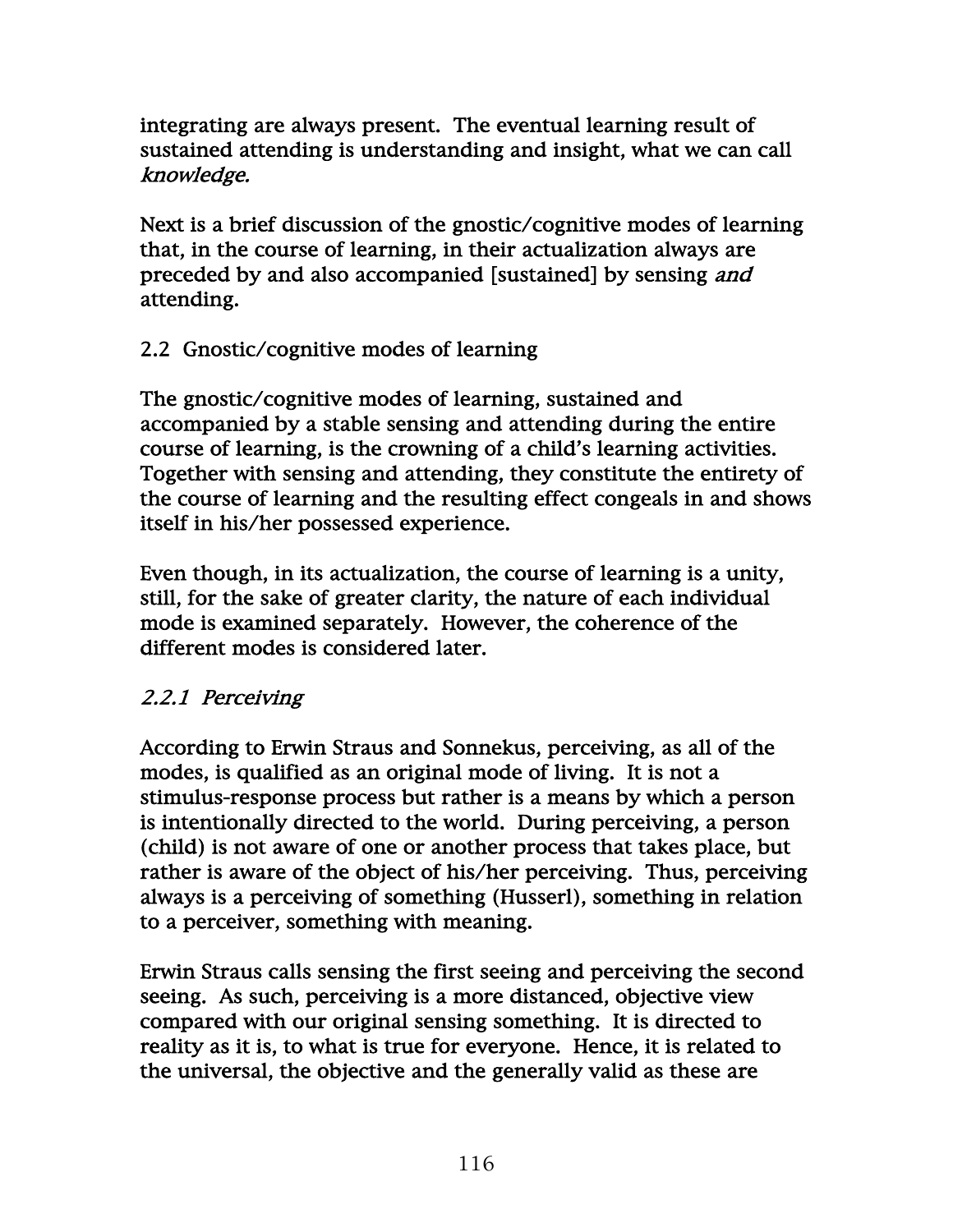found in the matter, object, the learning material, etc. itself (Sonnekus).

The vagueness, lack of clarity and structure that exist on the level of sensing become clearer and more ordered during perceiving. As a gnostic/cognitive mode of learning it is directed to what is problematic, especially to [perceptually] analyzing, comparing, considering, ordering and synthesizing what is perceived.

A person who perceives is willingly directed to the real nature of what he/she experiences. He/she wants to be aware, to know, to grasp, to understand it. Here the question is how perceiving is actualized during the course of learning.

A child perceives when he/she attends to something of which he/she is aware (senses). As with all gnostic/cognitive modes of learning, perceiving is accompanied [sustained] by a stable sensing and is actualized by attending. The quality of a child's perceiving is related directly to the degree to which he/she succeeds in attending effectively. With a diminished attending, there also is a decline in the quality of perceiving.

When perceiving is scrutinized more closely, some of its most important modalities [functions] are distinguished next:

## a. Perceiving is global-identifying.

As noted, in perceiving, a child is directed to reality as it is. An act of perceiving occurs within a framework of time and space. By attending, his/her perceiving is directed to something specific that comes into the foreground. The data encompassing his/her perceptual field temporarily recede into the background and the object of perception becomes delimited, defined and outlined, that is it is identified globally. The perceived object is identified within a definite space and time (here and now). This results in the object becoming the focal point of his/her attending and is perceived as it is. In truth, identification means the eventual exposure of the real identity of the object or a recognition of its essentials. However, it is emphasized that at first this global-identifying activity is a mere recognition of "something" as an object, a thing, learning content, etc.; it is the identification of "something" as a whole.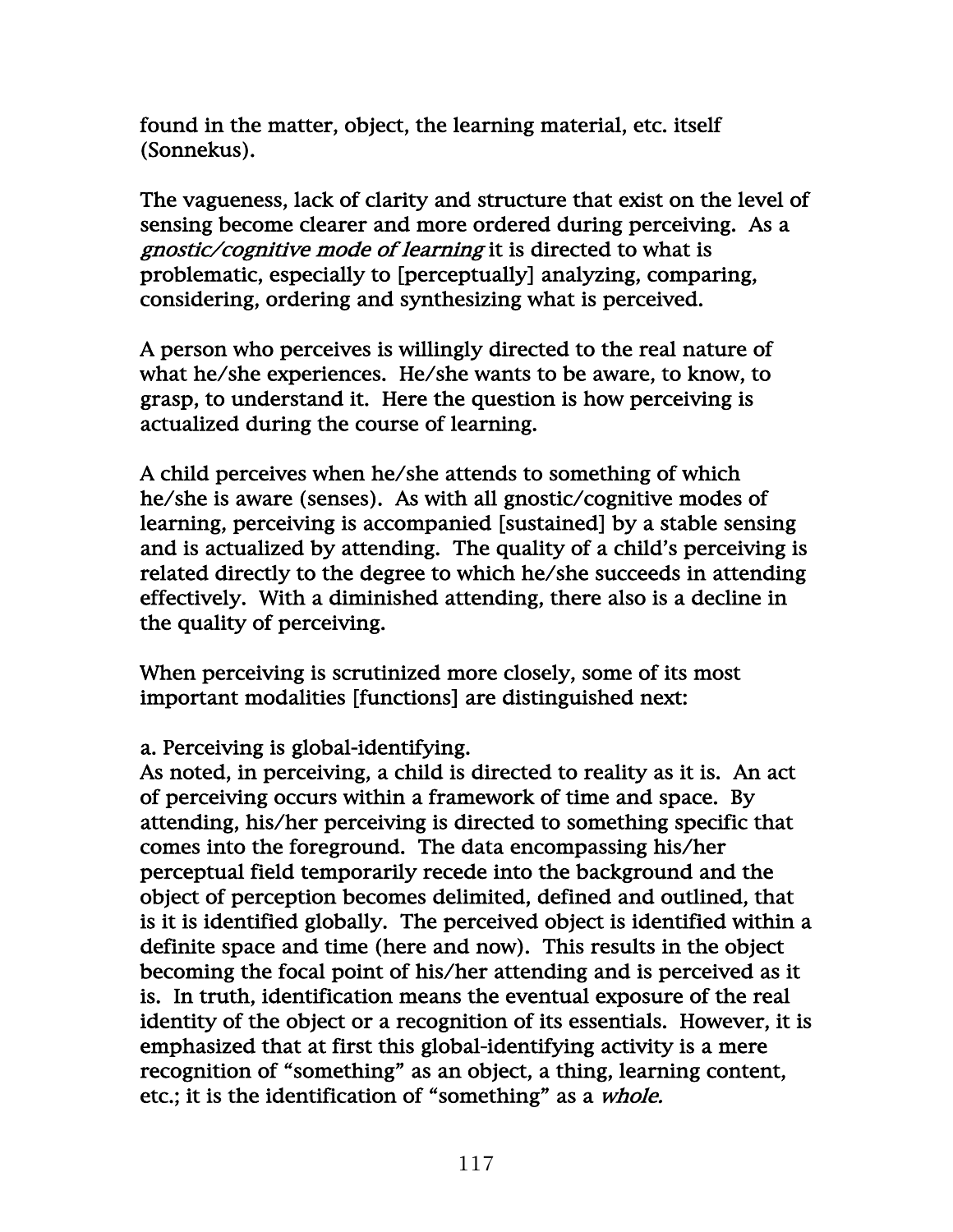Although this activity is still characterized by vagueness, inadequate recognition of something specific, rudimentary ordering, etc., still, it is the beginning of the gnostic/cognitive moments in perceiving with respect to analyzing, synthesizing and ordering. Secondly, it is important to keeping mind that the different moment [modalities] of perceiving are actualized as a unity and that one modality inevitably implicates the others. Consonant with this view, the real or actual identity of what is perceived first is laid bare (identified) to the extent to which this initial global-identifying, as the beginning of gnostic/cognitive activity, is completed by analyzing, synthesizing and ordering [perceptually].

#### b. Perceiving is analyzing.

Connected with the activity of global-identifying during perceiving is analyzing where the learning content (object) is stripped of its global quality, especially as this is experienced on the level of both sensing and global-identifying. That is, the at first vague and unstructured nature of the object of learning experienced by a child on the level of sensing (e.g., hearing, seeing or touching) now, by attending, is elevated to listening, looking and feeling. This analyzing enables a child to perceive detail or finer details, and to strengthen his/her grasp of a larger whole. That is, in analyzing, detail is brought out while, at the same time, the structure of the whole becomes more graspable. Analyzing the learning material makes understanding and insight possible and promotes gnostic/cognitive learning.

#### c. Perceiving is synthesizing.

Synthesizing means to form a comprehensive whole from parts or subparts. It revolves around the activities of combining, uniting and putting together. As a modality of perceiving, synthesizing is united with the initial global-identifying and analyzing moments and is enabled by them. Synthesizing is the crowning of what a child perceives via global-identifying and analyzing. The gnostic/cognitive understanding of the nature and structure of a perceived object is ascribed to the synthesizing power (function) of perceiving. By synthesizing, the different parts of a larger whole, laid bare by analysis, are put together again into a whole, the result of which is more than the sum of its parts.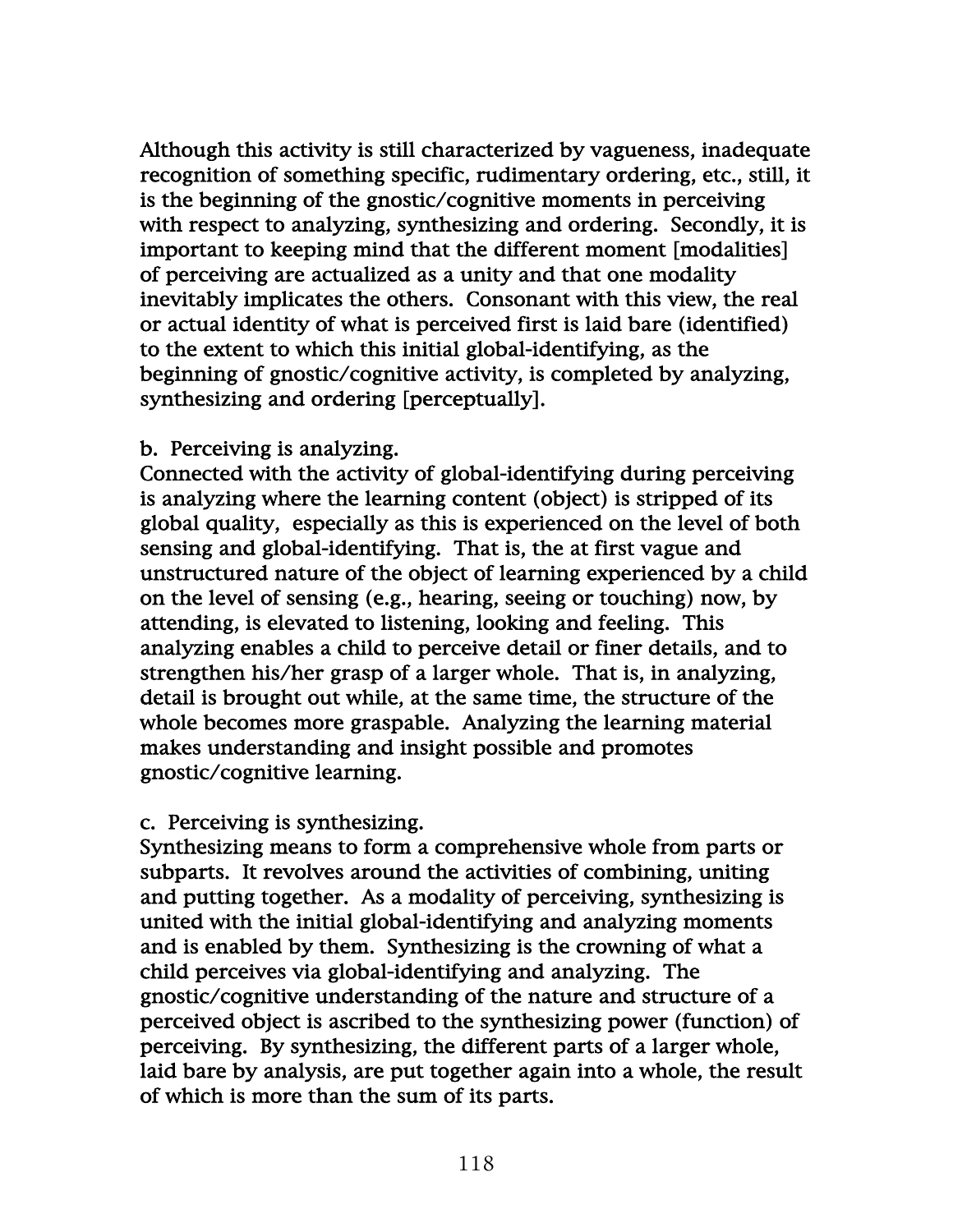However, the different modalities of a child's perceiving are *not* actualized separately but as a total activity.

The following example is used to illustrate this unitary activity within perceiving:



When a child is asked to look at figure 1, immediately it is delimited or defined. This implies a perceiving activity during which figure 1 is brought to the foreground and surrounding details (figure 2, the different words and sentences, the table on which the book lies, the different items in the room, etc.) become vague and temporarily are in the background. Figure 1 is something on a general level in the midst of other particulars surrounding it. The specific identity of figure 1 (what it precisely is) is not necessarily ascertained because it is a global unity that is seen. When this unity is analyzed, the following subparts might be noticeable: a white and black background, a square, a white vase and two black faces. Synthesizing, which arises spontaneously out of the analysis, makes possible the judgment that it is two black faces against a white background. In this way, the real identity of the matter (what it really is) also is laid bare. The perception of figuree 2 can be described in precisely the same way. This example also is valid for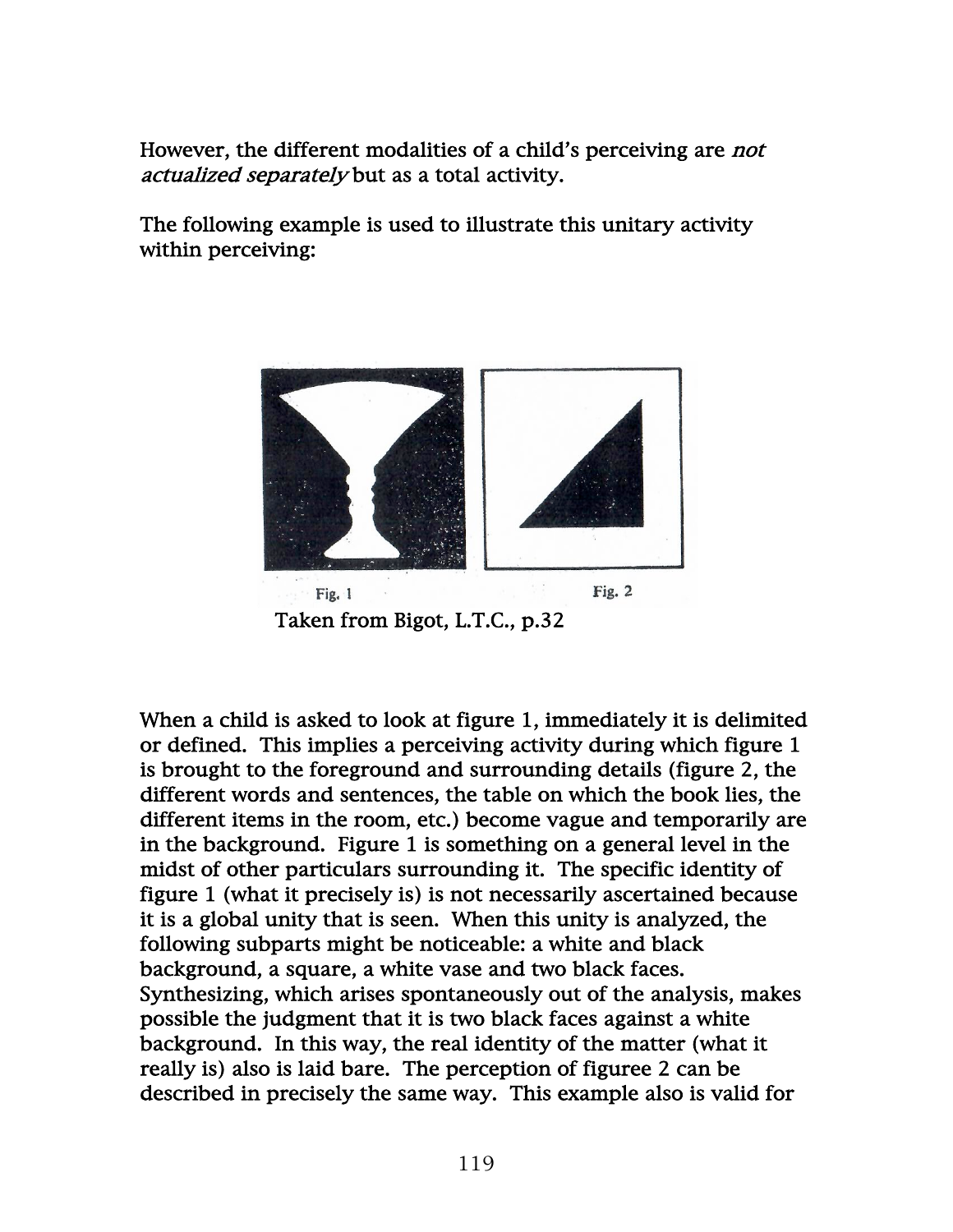other learning events, e.g., learning to read, to write, to figure, etc. However, attending, based on a stable sensing, always is a prerequisite for actualizing perceiving as a gnostic/cognitive mode of learning and the different modalities of concern.

#### d. Perceiving is ordering [organizing].

Peculiar to each act of perceiving is ordering. Following Straus, Sonnekus indicates that during perceiving different questions arise as well as answers (descriptive speech) to these questions. Perceiving, then, already is a way of ordering, especially in and by descriptive speech (Sonnekus). By naming something perceived, not only is it delimited from surrounding details, but its real identity is laid bare.

Perceiving a book on a table and calling it "book" is an act of delimiting, synthesizing and identifying. This ordering is not only concerned with the object in focus but also the data immediately surrounding it. Also, perceiving any learning material, a specific object, etc. gives rise to an inexhaustible source of references. For example, perceiving a book also refers to an author, to specific content, to its owner, to its publisher, etc. Within this frame of reference, there is further ordering by which the essential nature of the matter itself is illuminated.

It is important to keep in mind that perceiving, as a gnosticcognitive mode of learning, is inseparably connected with language- -the medium by which the generally valid meaning of what is perceived is brought to the fore. Further, perceiving is intertwined with thinking, remembering, imagining and fantasizing—all of which are gnostic-cognitive modes of learning. Perceiving, as it were, is the beginning of thinking while, to a large extent, thinking completes perceiving. Our possessed experience, as the sedimentation of memory, influences our perceiving. If we already know something, our perceiving is facilitated, while a deficient possessed experience (knowledge) restrains and impedes effective learning.

## 2.2.2 Thinking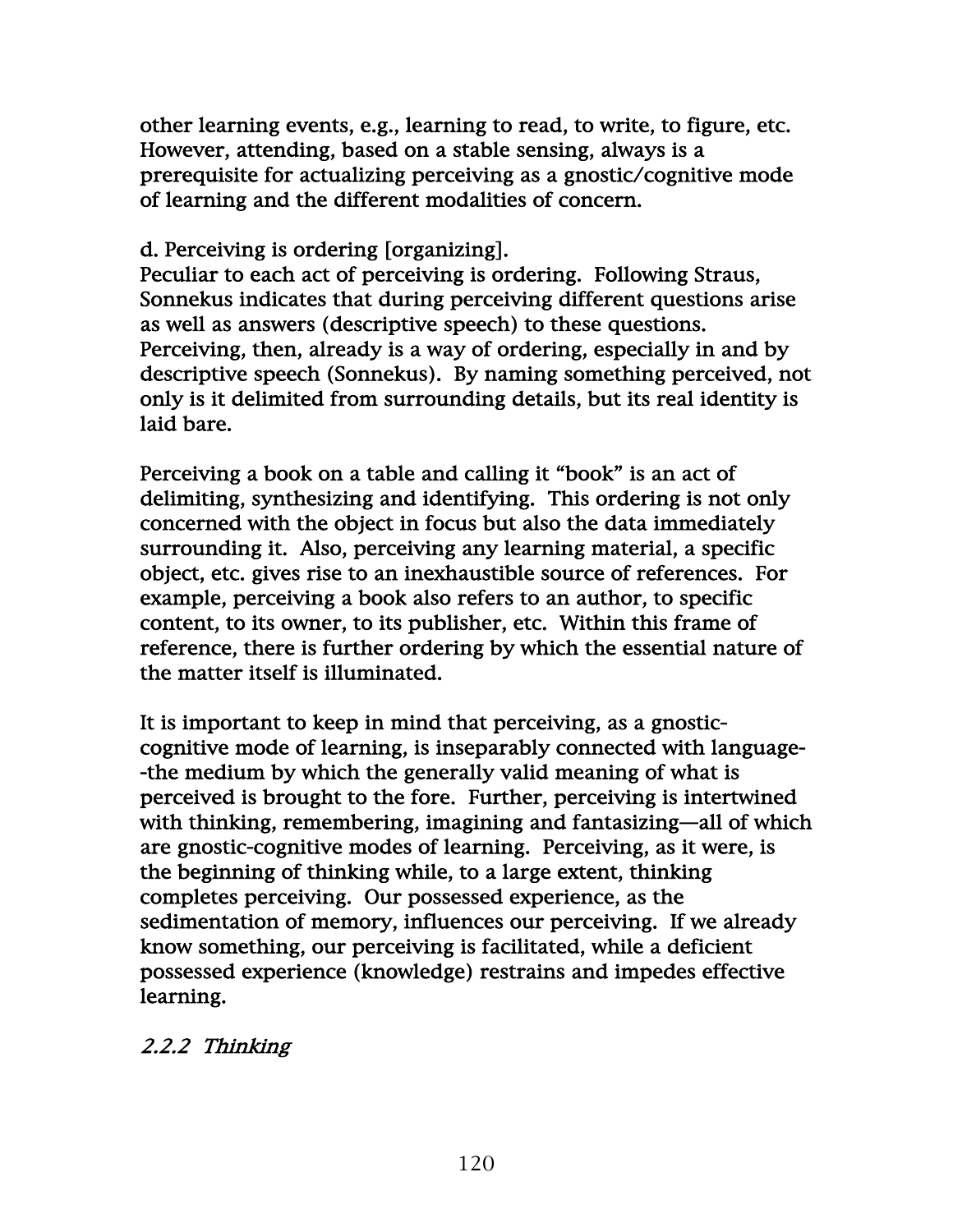A person's relationship to the world is a questioning-answering [dialogical] activity. From an early age a child asks questions and seeks answers to them. Such a questioning attitude shows that, early in life, he/she is acquainted with the problematic in reality.

Straus refers to this questioning attitude as the origin of thinking since it is a search for answers and solutions. He says, "(t)he ability to question, to speak, and, it should be added, to think, point to a common source. An investigation of the act of questioning necessari9ly leads to an investigation of thought and speech. The act of questioning is the beginning and the origin of thought".•\*

Thinking is preeminently a gnostic-cognitive mode of learning that complements perceiving and is directed to ordering, to conceptualizing and to attaining solutions. It is initiated by a problem. This thinking confrontation with the problematic (learning content) compels a child to seek solutions by such actions as planning, analyzing, comparing and ordering. Thinking is a gnostic-cognitive activity that is interspersed with moments of exerting, struggling, resisting, reversing and overcoming, each of which, separately and jointly, must lead a child to a better understanding of and solution to a problem.

Sonnekus states that a thinking child is directed from his/her perceiving reality, as objective reality, to the world of thinking—a world in which the objective, the conceptual, insight and understanding are in the foreground. Also, Straus emphasizes thinking as a mode of living directed to knowledge of and knowing something as it is. Thinking has the character of breaking-through (Straus) involving a distancing from an initial sensing to a level of attentively trying to master the learning content.

For a good understanding of this break-through character of thinking, it is helpful to consider the inseparable coherence of thinking and language. Langeveld and Nel indicate by the so-called "genetic [developmental] parallelism" between language and thought that language serves as the steppingstone or channel for thought even though thought is genetically [developmentally] prior

<sup>•</sup>\* See Straus, E W.: Phenomenological psychology, p.167.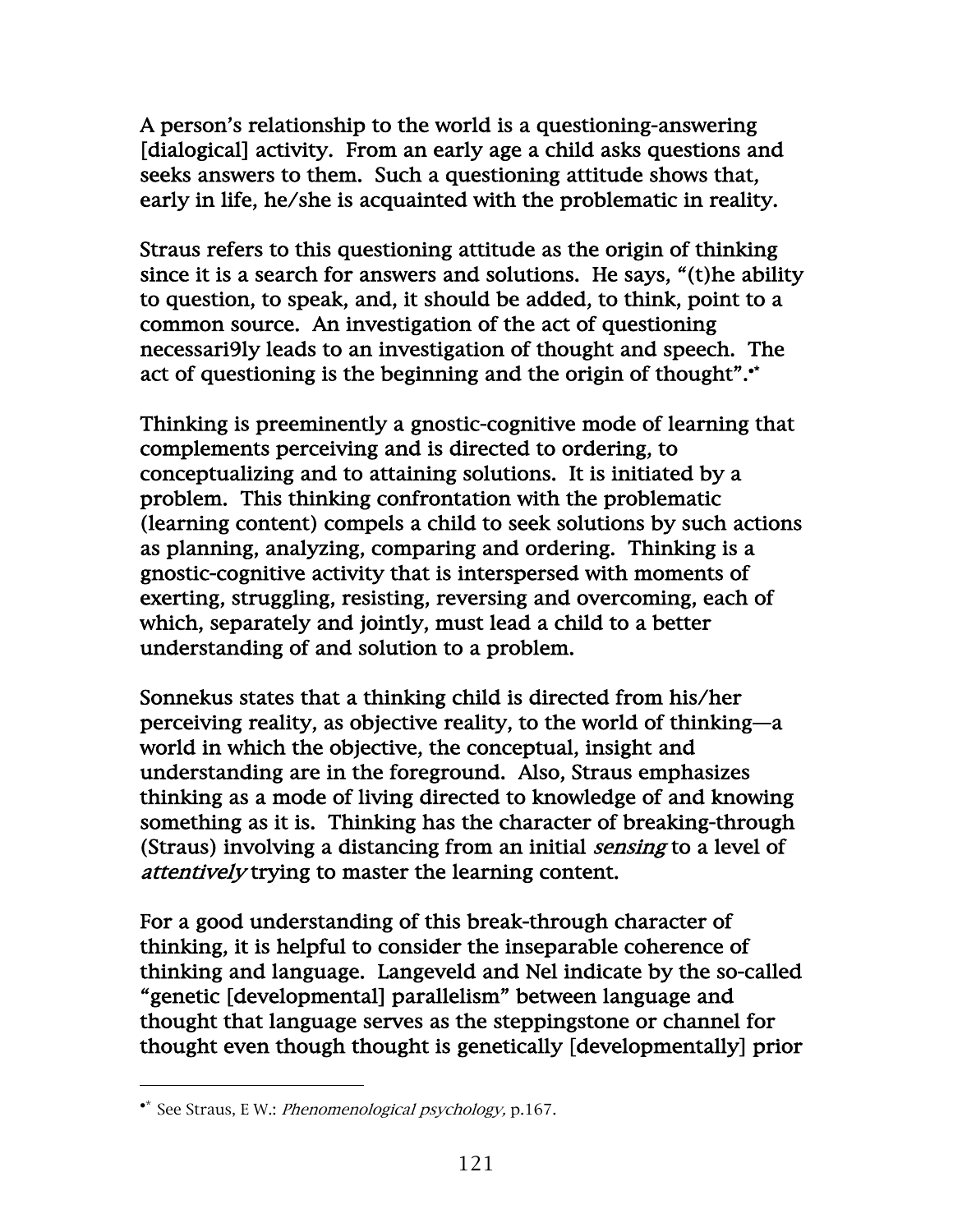to the course of language acquisition. If a child's acquisition of language does not progress as desired, his/fer thinking is handicapped accordingly. Conversely, the effective acquisition of language means to bring about a gnostic-cognitive access to the conceptual (Bollinger, Dufrenne). By means of language, a child can distance him/herself from a sensory world and, by thinking, enter a world of the abstract, of thoughts and concepts.

Against this introductory background, some important modalities [functions] of thinking are presented:

#### a. Thinking is abstracting.

A leap from concrete reality to a world of the abstract is possible on the basis of the active function of thinking as a mode of learning. Although, as a mode of learning, thinking cannot be separated from perceiving, still, to a large extent, it is complementary to it and is a further analyzing, ordering, synthesizing, and especially abstracting data that have become available during perceiving. During thinking, the concrete data, e.g., that come to the fore while perceiving are exceeded and handled in terms of concepts and thoughts. Also, the objectivity peculiar to perceiving is not possible without the active support of thinking.

Essentially, abstracting is distancing. That is, in thinking, a child distances him/herself from the concrete data that now remain in existence only in terms of symbols and thoughts.

#### b. Thinking is conceptualizing.

To abstract means to think on the level of the conceptual. To understand this modality of thinking, attention is given to the coherence of thinking and language.

Dufrenne puts this connection as follows: "We cannot think without speaking, and the way in which we use language reveals the way in which we think, and ultimately it is the measure of our intelligence". By means of language, we distance ourselves from the immediately perceivable while this distance also is partially abolished by a meaningful concept. The concept becomes, as it were, a substitute for the concrete object, while the latter, in its turn, is the origin of this meaning-imbued concept.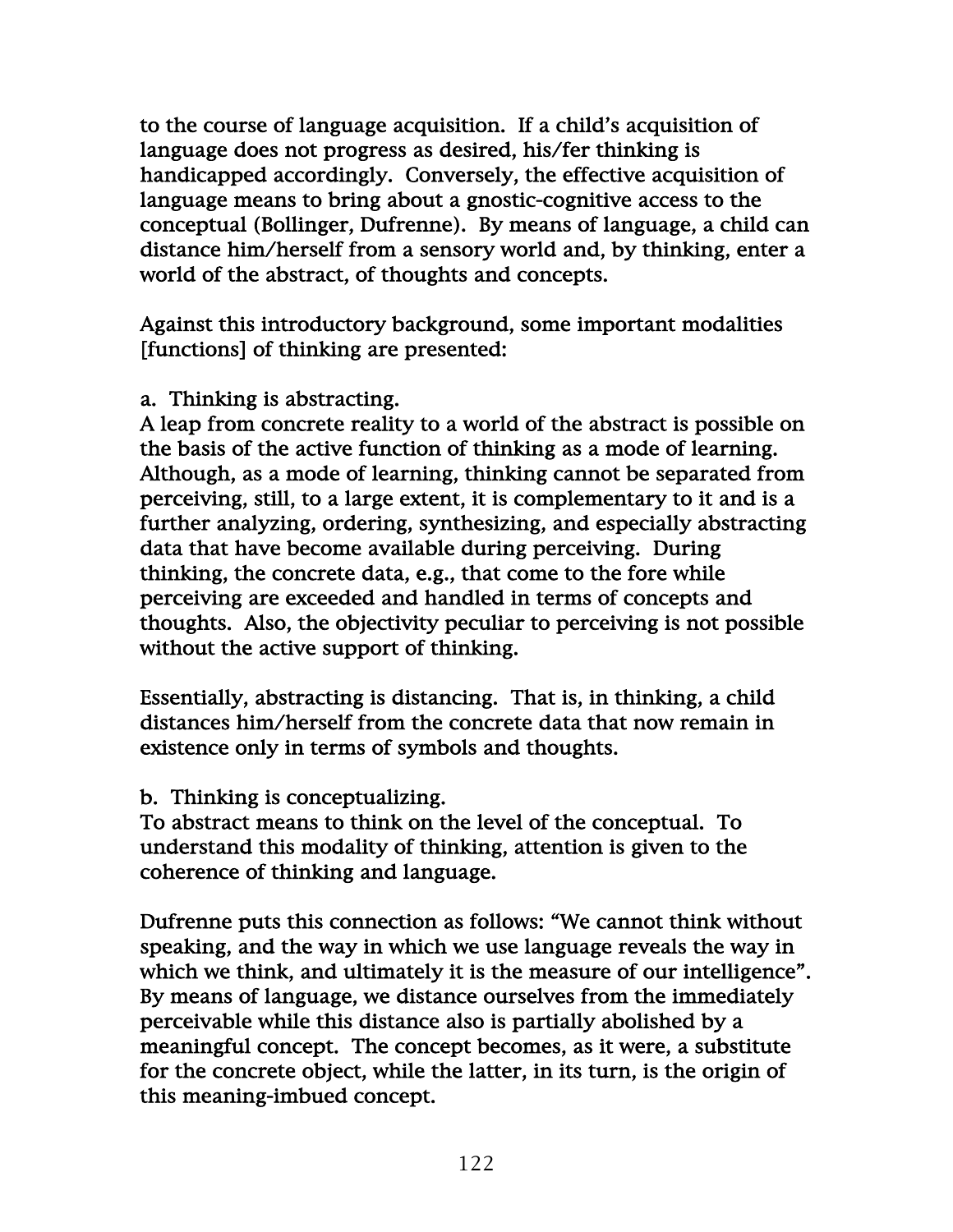Thinking transforms the world of the concrete-visible into a world of concept, and this implies abstracting from reality that, at the same time, means a distancing from it.

By thinking, we also order reality, and this occurs by means of language since for us it is the "means" (concepts) for establishing the basis on which meaningful ordering is possible. Thinking by a child thus is handling reality (learning material, content) on a conceptual level and it is preeminently a gnostic-cognitive affair.

#### c. Thinking is ordering.

Although ordering also is a modality of perceiving, it also is viewed as an inherent function of thinking since perceiving already is the beginning of thinking and since the activity of thinking itself brings about order.

Thinking is a gnostic-cognitive activity directed to ordering reality from a multiplicity to a unity. However, this ordering during thinking rests on implementing language that serves as a means for ordering. Thought achievements such as analyzing, schematizing, synthesizing, comparing, generalizing, etc. are possible because this ordering is inherent to language itself.

Ordering reality from a multiplicity to a unity means that a thinking child is busy analyzing, reasoning about, comparing, etc. reality with a view to a synthesis or understanding of the essential nature of reality itself.

Child thinking is directed to the order that is in reality itself. By thinking he/she will disclose it and give [explicit] order to it and thus strengthen his/her grip on and understanding of it. Without such ordering, he/she stagnates on the level of the concrete and a symbolic world remains inaccessible to him/her.

## d. Thinking is solution-directed.

Child thinking is directed to reality as a problem. During thinking, he/she searches for a solution to the problem. This implies a pathic-affective readiness to overcome gnostic-cognitive resistances and stumble blocks. This activity is carried by a strong willing-ness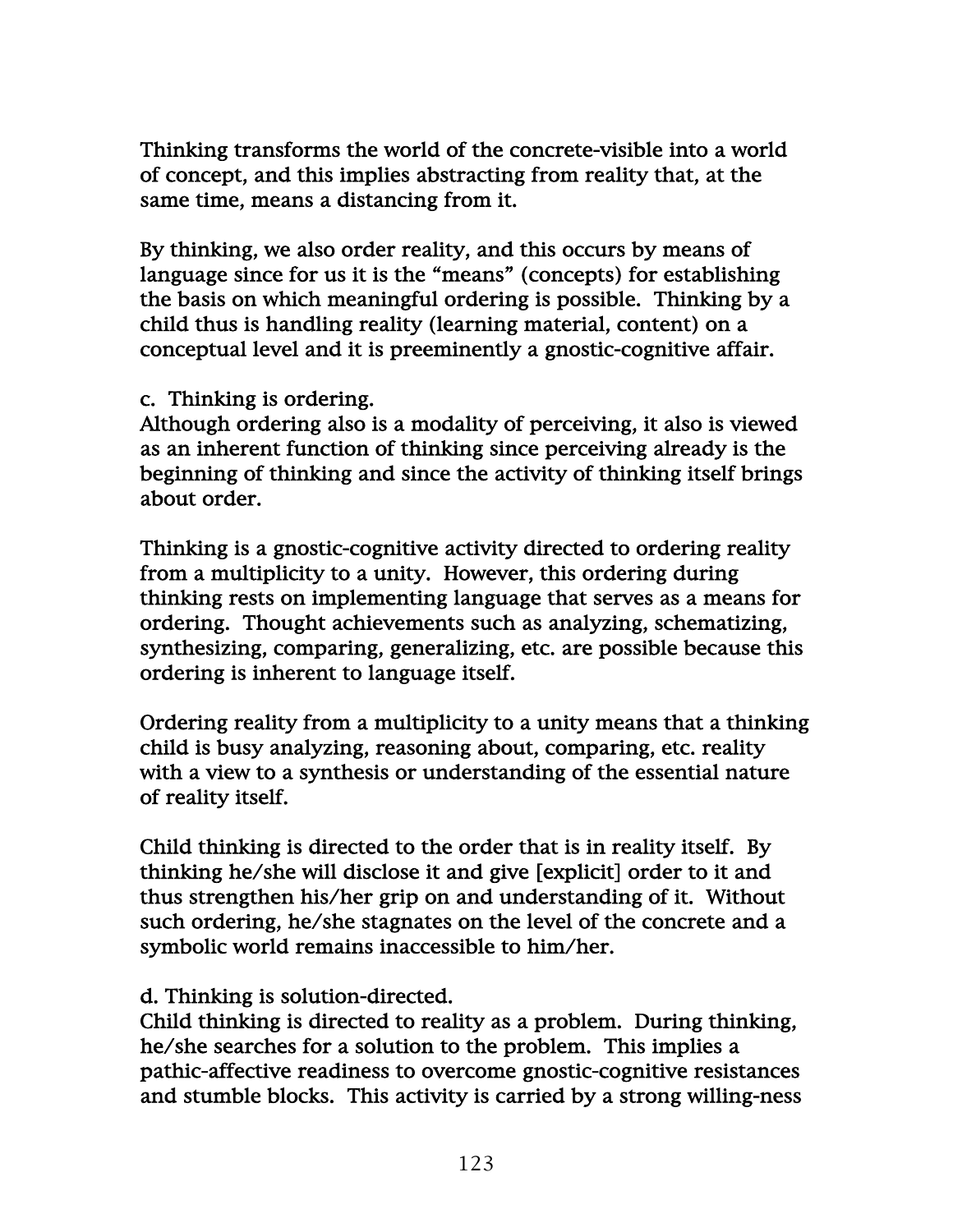that makes it possible for him/her to have and to show the perseverance and cognitive effort needed to solve the problem.

However, the entirety of a child's psychic life is functioning during this thinking activity and thus the totality of his/her learning potentialities is in function. In his/her thinking search for a solution, he/she calls on his/her possessed experience (memory), i.e., on all relevant knowledge, means and skills at his/her disposal as well as on his/her immediate perceiving, imagining, and fantasizing, all of which make it possible for him/her to clarify the problem.

By means of a synthesis, thinking, as a gnostic-cognitive mode of learning, is not only abstracting, conceptualizing, ordering and solution-directed, but also it strongly supports and supplements the other modes of learning.

# 2.2.3 Imagining and fantasizing

In attempting to understand imagining as a gnostic-cognitive mode of learning, it is first necessary to show the difference from and connection with perceiving. Lersch, Sartre and Sonnekus have shown that perceiving is a mode by which a person is directed to the real world. A perceived object is self-present and directs an appeal to a perceiving person. On the contrary, imagining shows an entirely different relationship to reality in that an imagined object is not actually present but is, by an act of imagining, *represented*<sup>\*</sup>. Lersch puts it as follows: "In contrast to the reality character of perceiving is the copying character of imagining." By this "copying" character, Lersch means that the vividness of perceiving, with its richer differentiations, sharper outlines and superior details, is never realized in an act of imagining. Perceiving assumes an involvement with a real world, while imagining constitutes an irreal

<sup>\*</sup> Compare Lersch, P.: Algemene psychologie, Aula: Utrecht, 1966, pp. 412 et al.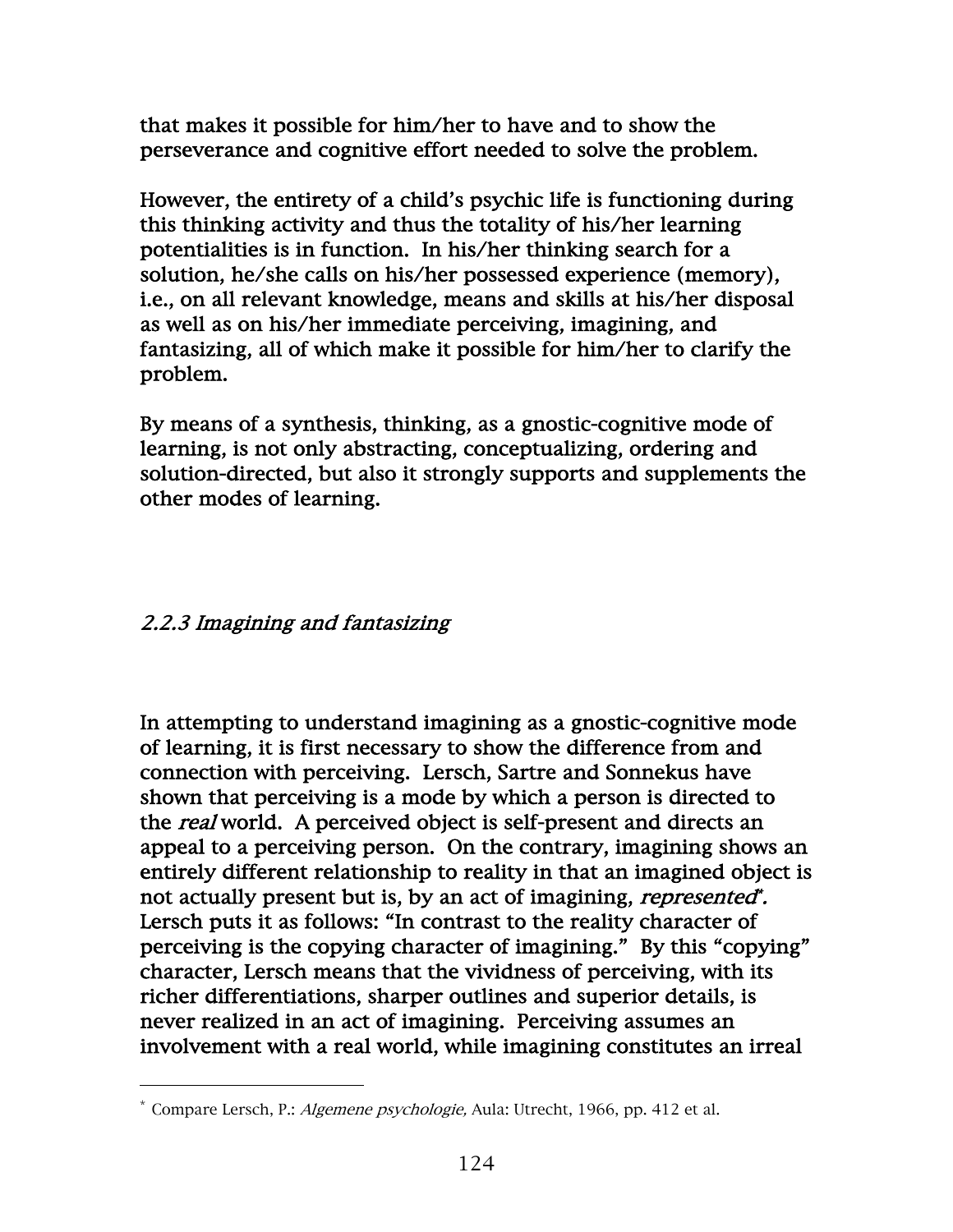world (Sartre) or a "reality-in-distance". Thus, imagining stands in a special relationship to perceiving and, as such, represents a more distanced relationship to reality.

On the other hand, no matter how "irreal" imagining might be, necessarily it is influenced by previous perceptions since someone imagines *something* him/herself (Minkowski) and this imagining finds its origin (fully or partly) in reality. This implies that the "content" of what is imagined, in one way or another, leads back to reality. However, this latter statement does not mean that imagining always needs to be merely "reproductive, but it also can contain creative moments.

In this respect, imagining can exceed the data of perception since something new or additional is added that does not exist in the original perception. However, it is possible that such imagining can be true to or foreign to reality, the latter when it is strongly connected with one's fantasy-life. Thus, by imagining, a child can exceed reality and place him/herself in a world of the irreal, also on a gnostic-cognitive level. Imagining not only contains the possibility of distancing oneself from and exceeding reality, but it also makes room for creative intercourse with it. In addition, it is clear that although imagining in essence is not thinking, it does make thinking possible (Sonnekus) and it can give rise to and initiate it.

With respect to fantasizing as a mode of learning, it is, in comparison to imagining, an even more distanced relationship with reality. Fantasizing or fancying is an important dimension of a person's irreal, imaginary world (Sonnekus). In this connection, often there is imaginative fantasy because of their affinity.

According to Lersch, fantasizing is an activity by which someone distances him/herself toward the unknown, the future, what is not real and may never become real. For Lersch, fantasizing is a "free play of images" significant and meaningful to that person. In this way, a fantasy world is a "productive" world that can have a strong pathic-affective flavor but that still makes gnostic-cognitive creations possible. On this basis fantasizing is an activity by which a child can "escape" reality and "lose" him/herself in a world in which pathic-affective feelings, wishes or desires run rampant. On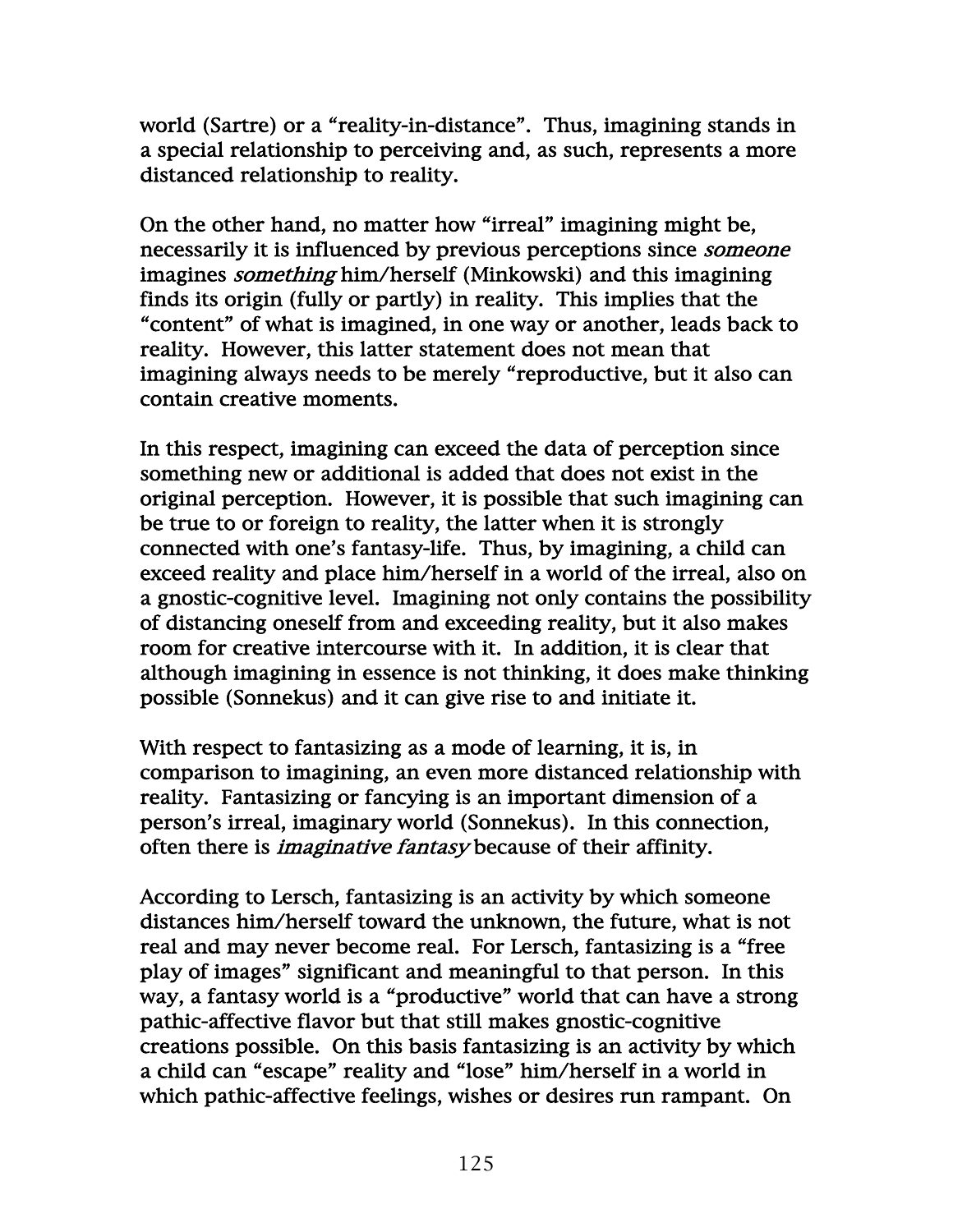the other hand, this also embodies the possibility for a predominantly gnostic-cognitive creative level, to think creatively, understand, penetrate, etc. Evidence for this is found in the fact that science, to a large extent, is served by original and creative fantasy dreams.

Although, as modes of learning, imagining and fantasizing have a strong pathic-affective side, as far as the course of learning is concerned, both are actualized on a predominantly gnosticcognitive level. This means that actualizing these two modes during the course of learning is directed primarily to knowing, planning, creating, etc. Thus, fantasizing also enables a child to distance him/herself from reality, to exceed it to a "new" reality for him/her to understand, but especially one in which he/she can think and work productively and creatively. All of the preceding activities primarily have a cognitive flavor and stand in direct or indirect "service" to a child's course of learning.

Below, some modalities of imagining and fantasizing are considered:

a. Imagining and fantasizing exceed reality.

When it is stated that these two modes of learning make exceeding reality possible, this does not mean they have nothing to do with reality as such. Besides, their content itself largely is "borrowed" from reality. However, it is possible that the forms their content takes can be unreal, real or never can be real. Such imagining and fantasizing usually have a strong emotional or affective flavor recognizable in human strivings, desires, wishes, expectations, etc. Although such image- and fantasy-moments are not always in step with reality, this is not necessarily a negative connotation because often this gives rise to original or new thoughts, ideas, projects, creations, etc., each of which not only has relevance for learning but also can be *culture-creating*.

Especially as far as learning is concerned, imagining and fantasizing are on a gnostic-cognitive level by which a child distances him/herself from reality and exceeds it. Especially it is imagining that enables a child both to *represent* reality to him/herself and to transform it into a "new" reality. By means of imagining and fantasizing, he/she exceeds the immediately perceivable world and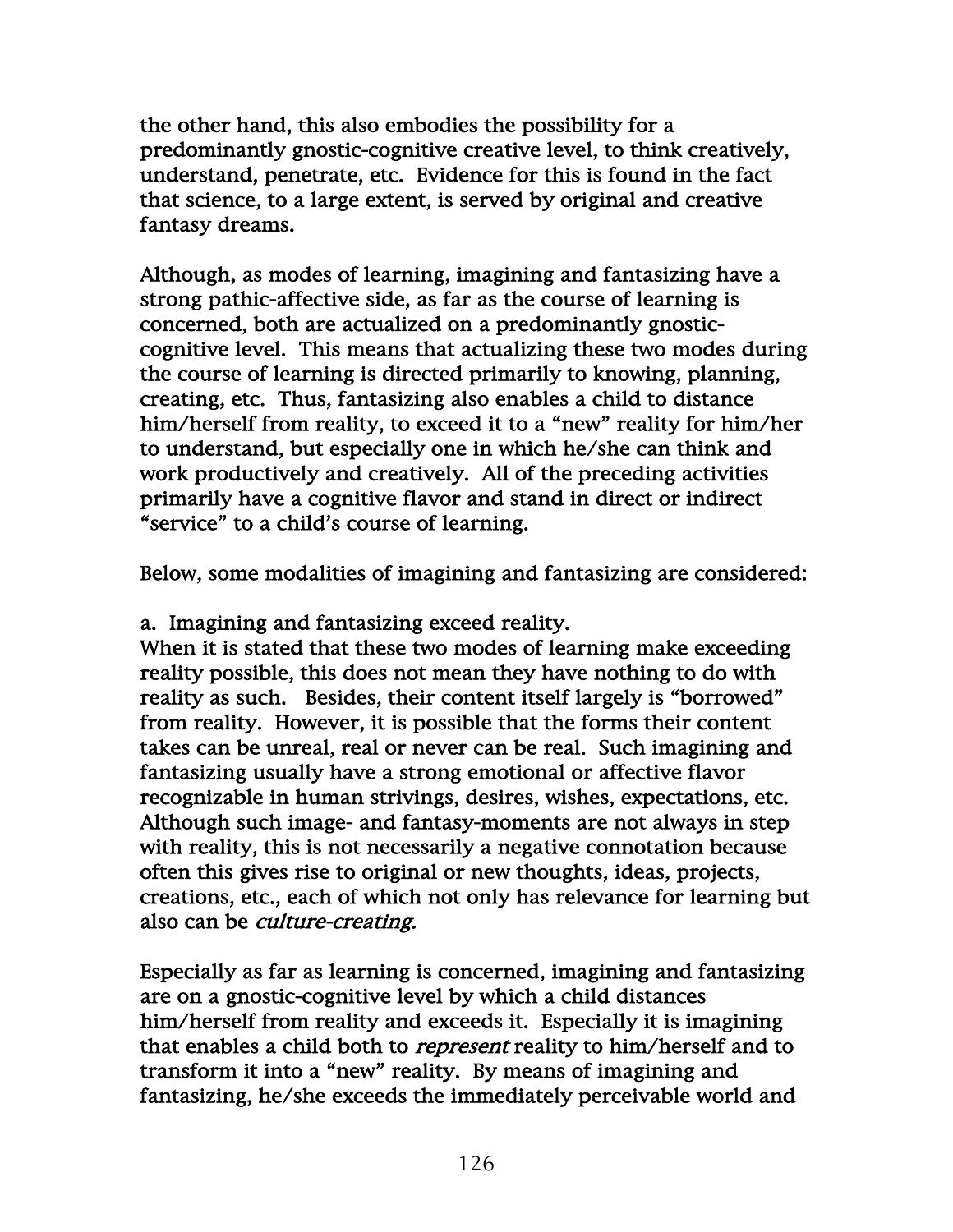finds him/herself in a world of the abstract with its primarily gnostic-cognitive flavor.

### b. Imagining is representing.

As noted, imagining is an activity by which a child can represent reality (objects, learning content, etc.). This implies creating something on a gnostic-cognitive level without an object or content being present concrete-visibly. Such representative imagining is stripped of concrete-visible elements while also being based on a child's possessed experience being represented anew on an abstract, non-perceptual level. This act of imagining rests first on previous perceiving while the possibility of representation is based on the active support of thinking and remembering as modes of learning. Whether this imagining an object, content or event is faithful to reality depends on the quality of previous perceptions, on the significance or meaning a child has given to what is imagined, on whether he/she has effectively integrated this into his existing possessed experience etc. That is, the quality of a child's possessed experience (i.e., the outcome of his experiencing, willing, lived experiencing, knowing-life and behaviors) is a decisive factor in whether imagining is faithful to reality.

## c. Imagining and fantasizing are creative.

Imagining and fantasizing, as modes of learning, both can have a creative moment. Thus, a child, by means of imagining, can not only represent reality but also to transform it into a "new" reality. In this respect, he/she exceeds the data of his/her previous perceptions since he/she has added something "new" to them. Such imagining, then, is as combination of existing and new data. It is evident that this creative moment peculiar to imagining can be extremely fruitful from a gnostic-cognitive perspective.

When fantasizing is examined, it is seen as a mode of living and of learning that preeminently lends itself to creativity on a gnosticcognitive level. It is a means by which a child can express original thoughts and a new reality can be created. By means of fantasizing a child is supported by his/her possessed experience but he/she also exceeds it because he/she is busy creating.

## 2.2.4 Remembering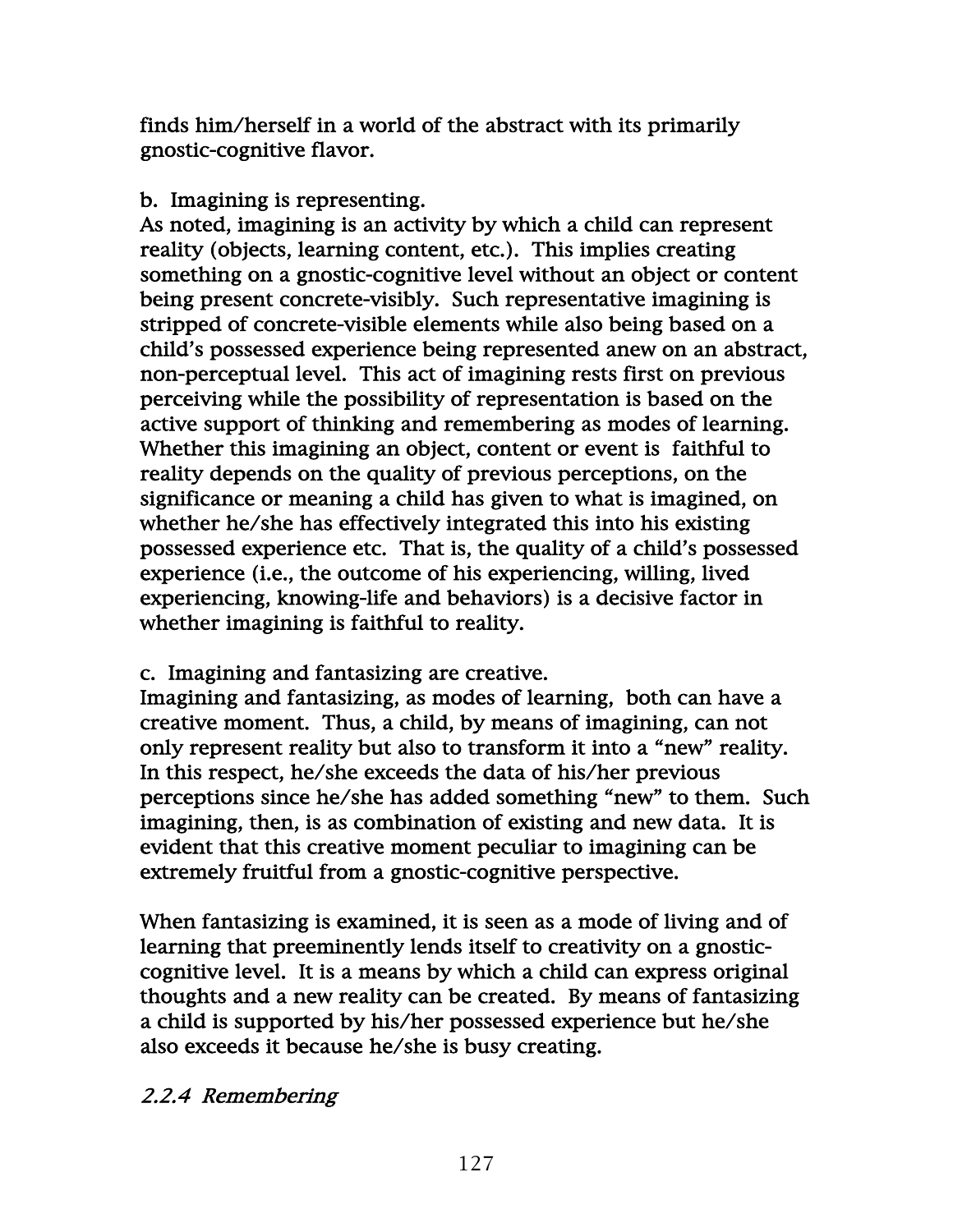In fathoming remembering as a child's mode of *living* and *learning*, the latter qualification indicates we are not dealing here with the obsolete notion of memory as a function of consciousness but rather as a genuinely human phenomenon.

In contrast to the psychology of consciousness that remembering is a cognitive function along with others such as perceiving, thinking, etc. and that it has the functions of imprinting, of retaining and registering past impressions, Straus describes remembering as a human mode of learning that is entwined inseparably with one's being situated in time.

By analyzing remembering as a phenomenon in a human child's lifeworld, Straus shows that remembering is, first, a being conscious of the *past*. Thus, a person remembers the past (e.g., memorized learning materials) in the *present*. Things, occurrences and persons remembered thus are not present but they are *re-presented* and are "present in absentia" (Sonnekus, Straus).

Second, remembering is a description of events in the *past tense*. It is a temporal (time) relation describing events in the past in relation to the present and future. During acts of remembering, past and future meet each other in the present.

Third, remembering is an activity of someone in the *present* in contrast to the past and future. Basically, remembering thus means self-awareness, i.e., he/she is aware of his/her actual present and reflects on him/herself as someone who has done this or that in the past, or things happened to him/her. In the words of Sonnekus, remembering is a reflecting, viewing or thinking by a person as seeing him/herself as he/she was, from a distance. Thus, through remembering, a person can examine his/her becoming in time (historicity) and judge and evaluate it in relation to his/her present and future.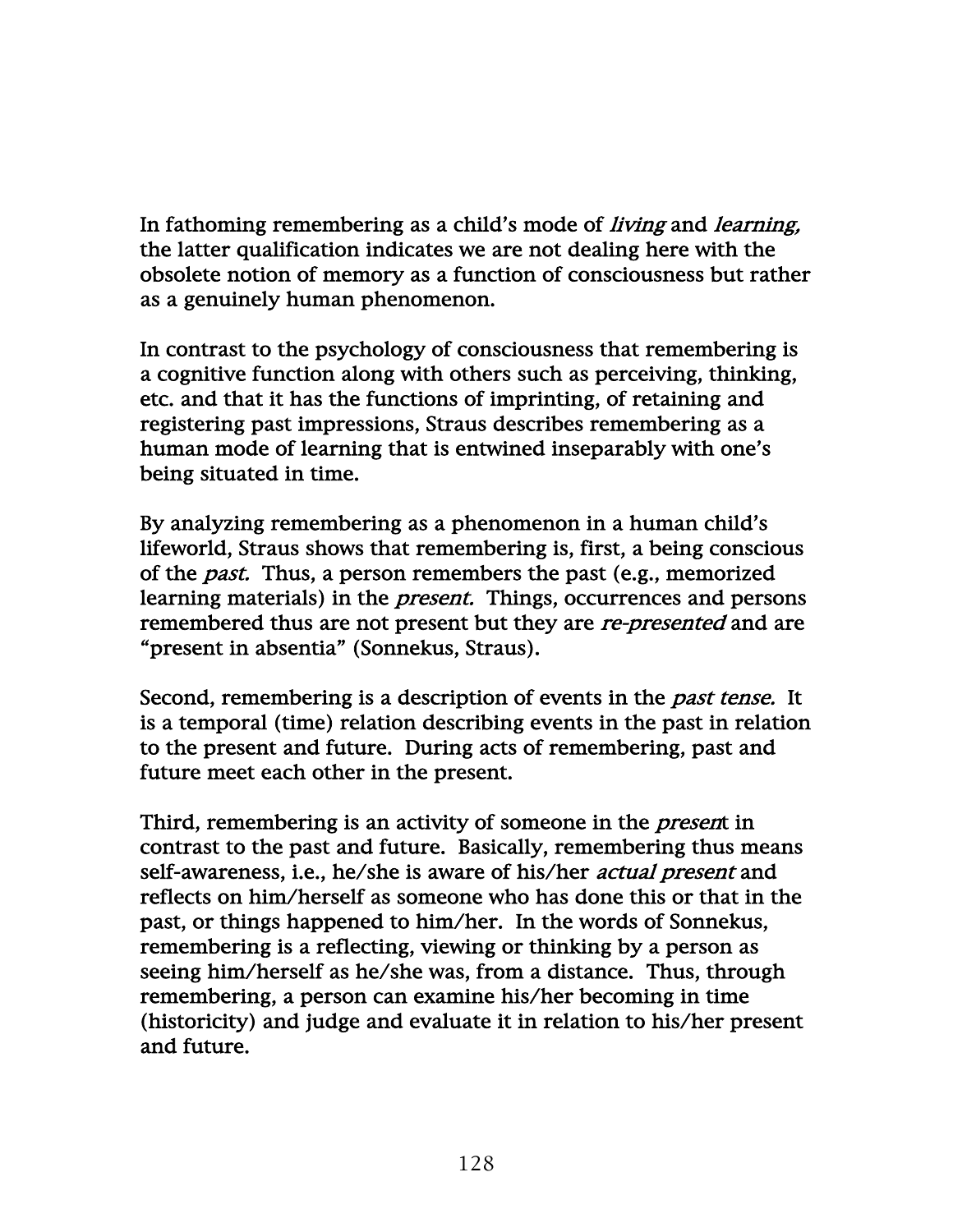This human mode is especially interpreted as one of learning because remembering is preeminently a gnostic-cognitive mode. As with *all* knowing modes of learning, the adequate actualization of a child's course of learning relies on both a stable sensing and on effective attending.

As already noted, remembering, as a knowing mode of learning, is a mode through which a child can "call up" or recall in the present learning content that he/she had acquired in the past. Remembered learning content is specific content that was experienced in the past when it was given meaning through lived experiencing and that he/she already knows. Thus, it is *willed* into the present by remembering, representing and putting in the present in "absentia". As it were, a child "stimulates" a relevant possessed experience and implements it here-and-now in a learning situation. Such possessed experience and also the relevant fore-knowledge mentioned enable a child to establish meaningful relationships with, to obtain nodal points of and to find connections with the new knowledge (learning content) with which he/she is confronted in a present learning situation.

Further, concerning the course of learning, remembering is an act by which a child *willingly integrates* the newly experienced learning content with his/her existing possessed experience that he/she meaningfully lived experienced and knows. Thus, remembering is not only an act by which a child revives existing possessed experience in the present, but it also is an act through which the newer learning content is *integrated* in the preent with his/her possessed experience. To the extent that the course of learning is effective, and especially if remembering is actualized effectively, the effect is that a child's possessed experience is continually expanded, broadend and deepened. However, it must clearly be understood that a quantitative increase as well as a qualitative deepening in his/her possessed experience is an outcome of the successful actualization of the modes of learning during the course of learning. None the less, remembering is the crowning of a course of learning in that coheres with the other modes, it enables a child to integrate the newer knowing with his/her existing knowledge (possessed experience).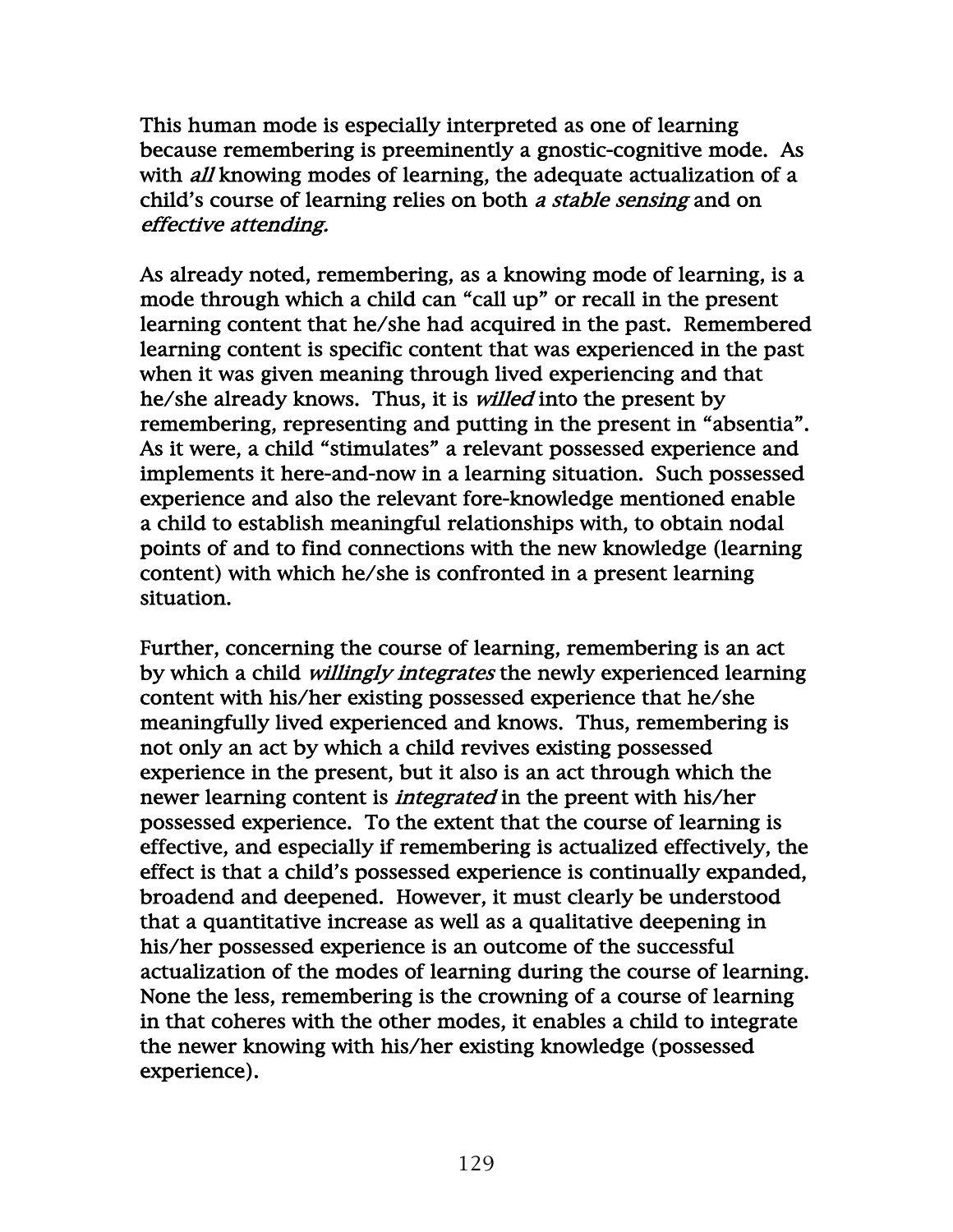In light of the above, attention now is paid to some of the most important modalities [functions] of remembering:

a. Remembering is putting [something from the past] into the present (recalling).

Remembering makes it possible for a child to recall or put relevant possessed experience into the present. Here the act of remembering reaches back to knowledge based on former perceiving, thinking, etc. and revives it in the present. Placing such possessed experience in the present means that the learning material memorized [learned] in the past, is remembered here-and-now is at a child's disposal.

With respect to the quality of remembering, or putting existing knowledge in the present, the following are noted:

First, it is influenced and determined by the quality of a child's sensing and attending. A stable sensing and attending, the latter resulting from the former, make it possible for him/her to remember effectively. In contrast, a labile sensing, and paired therewith, a deficiency in his/her attending, hinders remembering learning content. This implies that certain gaps (forgetting) will be noticeable in putting learned content into the present.

Second, and in connection with the above, the quality of his/her remembering is influenced by the way past learning was actualized. If there is an indication of effective learning, i.e., effectively actualized modes of learning in the past course of his/her learning, it is likely that he/she will remember better. That is, effective learning counteracts so-called forgetting. Adequate learning assumes a real understanding of the content and that it has been meaningfully integrated with existing possessed knowledge (possessed experience).

Third, it is important that the so-called "recalling" of previous knowledge or putting it in the present during remembering assumes an active functioning of the other gnostic-cognitive modes of learning. In addition to a child reaching back to his/her [previous] perceptions, thinking, etc., when remembering, he/she also is actively thinking, making representations, etc.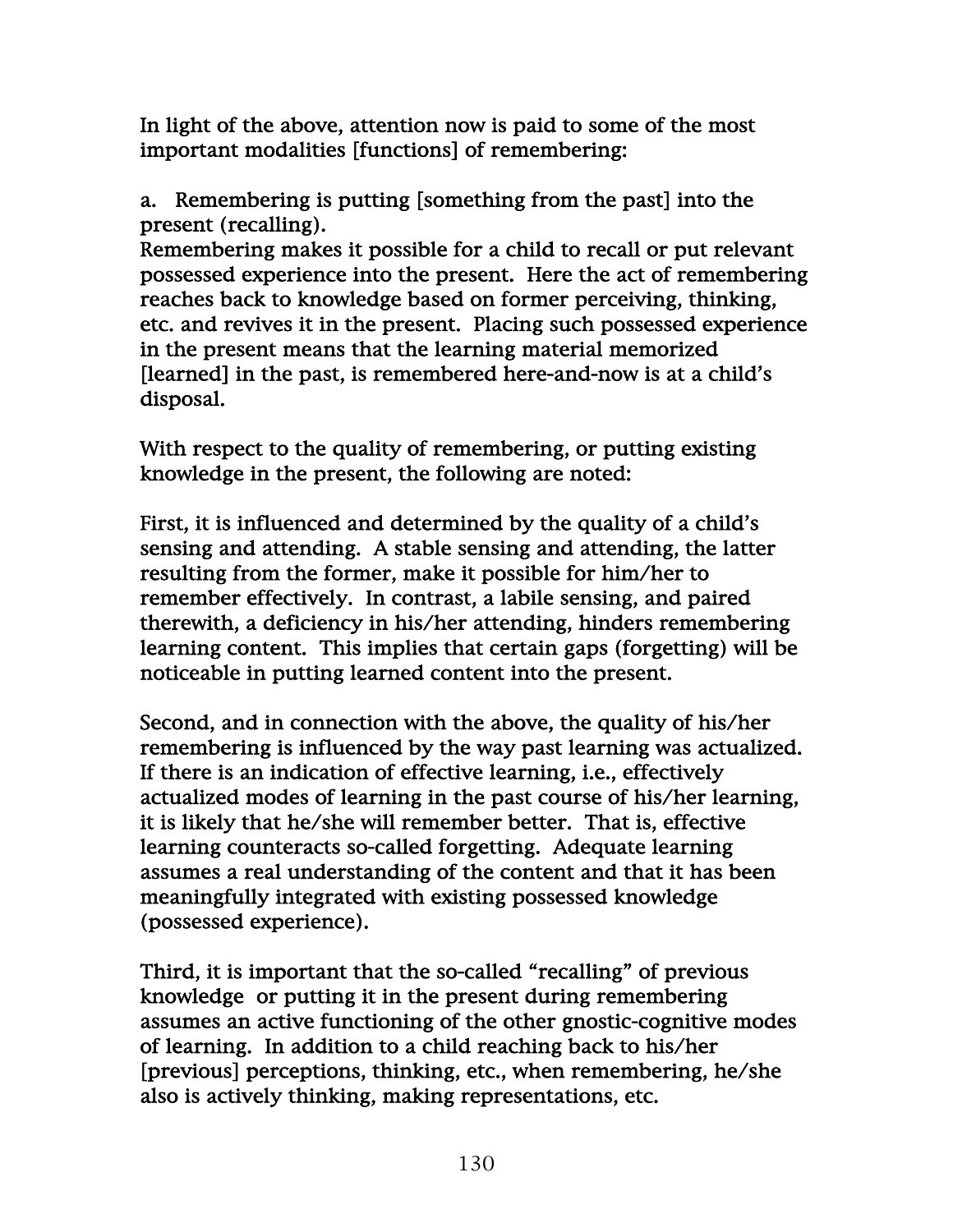This coherence with the other modes of learning confirms again that learning is actualized as a unitary event and that the modes of learning at most can be distinguished but not separated from each other.

# b. Remembering is integrating.

As mentioned above, remembering also is characterized by the function of integrating. This function refers to the acquisition of new knowledge. That is, the new learning content a child has learned to know through perceiving, thinking, imagining and fantasizing, and to which he/she has attributed personal meaning, is "added" to his/her existing knowledge. That is, this integrating is not only "adding" new knowledge to it, but it also is an act by which new knowledge is connected meaningfully with existing knowledge. That is, through this integrating function, existing possessed experience is continually expanded and there is a qualitative deepening as well as a quantitative increase of a child's possessed experience.

Regarding the controversial question of whether *repetition* promotes remembering or not, repeating more recent content promotes remembering in so far as it is practicing particular skills or insights. Of course, this does not imply "meaningless" repetition, pure drill-work or imprinting but rather practicing certain skills or knowledge that enables a child to perform effectively, e.g., a volley in tennis, tumbling in gymnastics, a step-by-step solution to a scientific problem, etc. Thus, in itself repletion is not meaningful, but meaning is found in the new knowledge that is practiced becoming more functional or can be applied by a child to perform or demonstrate a definite activity properly in a learning situation. In this respect, there is a meaningful connection between remembering and repeating.

# 3. A SYNTHESIS: CHILD LEARNING

Against the background of the preceding psychopedagogical perspective on a child's learning, it is emphasized again that learning is a way in which the psychic life of a child-in-education is manifested. It is actualized as a totality because of the initiative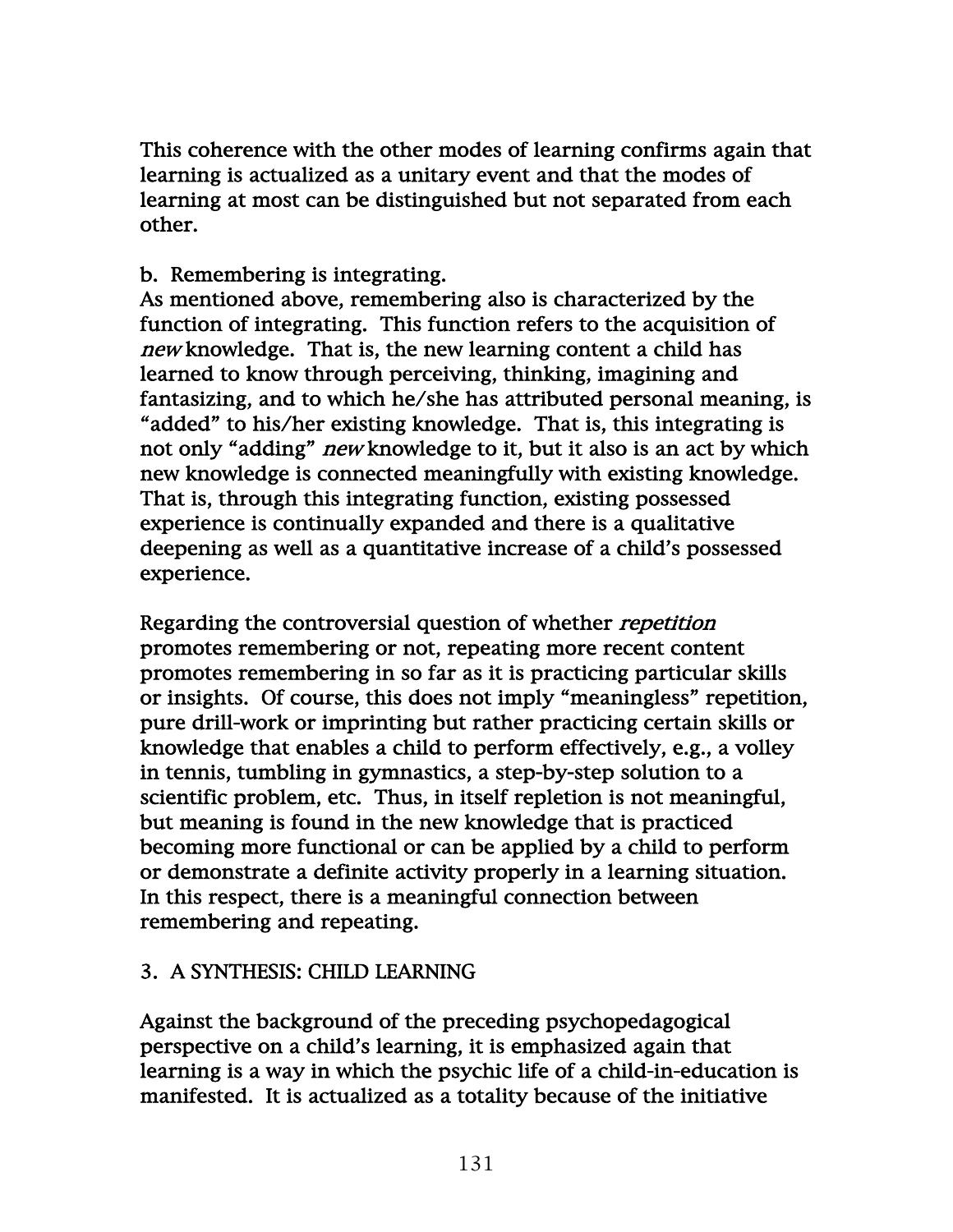from a child him/herself and also on the basis of the educative support received.

By means of a brief synthesis, it is seen that the following important points are contained in the above explications:

3.1 Learning together with becoming are given potentialities of a child's psychic life and he/she learns and becomes in a situation as an experiencing, willing, lived experiencing, knowing and behaving child;

3.2 As a totality, learning is actualized in terms of the particular modes of sensing, attending, perceiving, thinking, imagining and fantasizing as well as remembering, each of which, together and separately, is a manifestation that a child experiences, wills, lived experiences, knows and behaves in a learning situation;

3.3 When actualized, a child's learning takes a particular course (course of learning) that begins with sensing. If his/her sensing is stable, attending becomes possible and is actualized that enables a child to perceive, think, imagine and fantasize as well as remember in an ordered way. Also, actualizing the modes of learning as a totality is seen as culminating in or emptying into a child's possessed experience. In this way, his/her possessed experience continually is filled, enlarged and qualitatively deepened;

3.4 A child's possessed experience is the sediment of what he/she has learned (content) and invested with meaning. It influences and determines greatly his/her future learning activities. That is, it can have an influence (positive or negative) on his/her experiencing, willing, lived experiencing, knowing and therewith his/her behaving in future or new learning situations;

3.5 Because of the profound coherence of learning and becoming, a child's becoming is actualized as he/she learns. An elevation in his/her becoming points to changes occurring n his/her life precisely because he/she learns. Possessed experience as sediment or outcome of his/her learning is reflected in his/her becoming and is reflected in his/her finding him/herself progrssivey behaving as an adult;

4.6 It is important to note that a child him/herself actualizes his/her learing, but for its proper, accountable actualization, he/she always is dependent on the educative teaching of an adult (e.g., parent, teacher) as accompaniment during learning and becoming.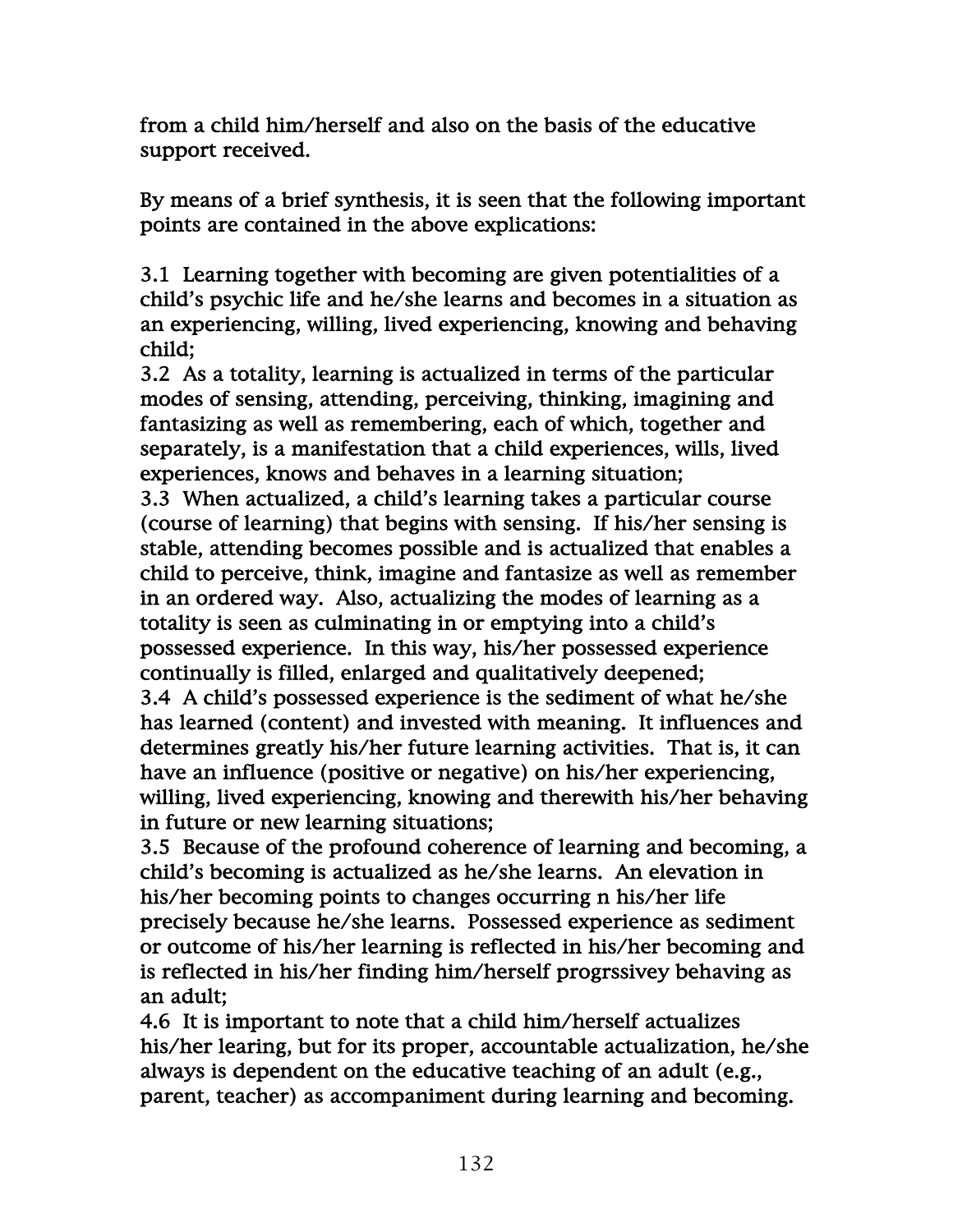Without such educative teaching, he/she cannot become a proper adult.

# LITERATURE CONSULTED AND RECOMMENDED

- AUSUBEL, D. P. (1963) The psychology of meaningful verbal learning. Grune and Stratton, New York.
- AUSUBEL, D. P. (1968) Educational psychology: A cognitive view. Rhinehart and Winston, New York.
- BIGOT, KOHNSTAAM and PALLAND (1967) Beknopte leerboek der psychologie. J. B. Wolters: Groningen.
- BIGOT, T. L. C. (Ed.), BIJL, J. and VLIEGENHART, W. E. (1966) Het kind. J. B. Wolters: Groningen.
- GIELEN, J. J. and STRASSER, S. (1967). Leerboek einer Opvoedkunde, LCG Malmberg s-Hertognenbosch, Nijmegen.
- KLAUSMEIER, H. J. and RIPPLE, R. E. (1971) Learning and human abilities. Harper and Row, Ne York.
- KOUWER, B. J. and LINSCHOTEN, J. (1966) Inleiding tot de Psychologie, Bom, Amsterdam.
- ,LANGEVELD, M. J. (1967) Ontwikkelingspsychologie. J. B. Wolters, Groningen.
- NEL, B. F. et al. (1963) Grondslae van die psigologie. University Publishes and Booksellers, Stellenbosch.
- PULLES, J. A. (1968) De ontwikkeling van de kleuter. LCG Malmberg s-Hertogenbosch.
- RIENSTRA, Y. (1962) Kind, school en gesin. J. B. Wolters, Groningen.
- SONNEKUS, M. C. H. (Ed.) (1973) Psigopedagogiek: 'n Inleidende orientring. University Publishers and Booksellers, Stellenosch.
- SONNEKUS, M. C. H. (1974) The learning child. University Publishers and Booksellers, Stellenbosch.
- SONNEKUS, M. C. H. (1977) The teacher, the lesson and the child. University Publishers and Booksellers, Stellenbosch.
- SNIJDERS-OOMEN, N. (1968) Kleine kinderen worden groot. Malmberg, Den Bosch, Haren.
- STRAUS, E. W. (1963) The primary world of senses. Macmillan, London.